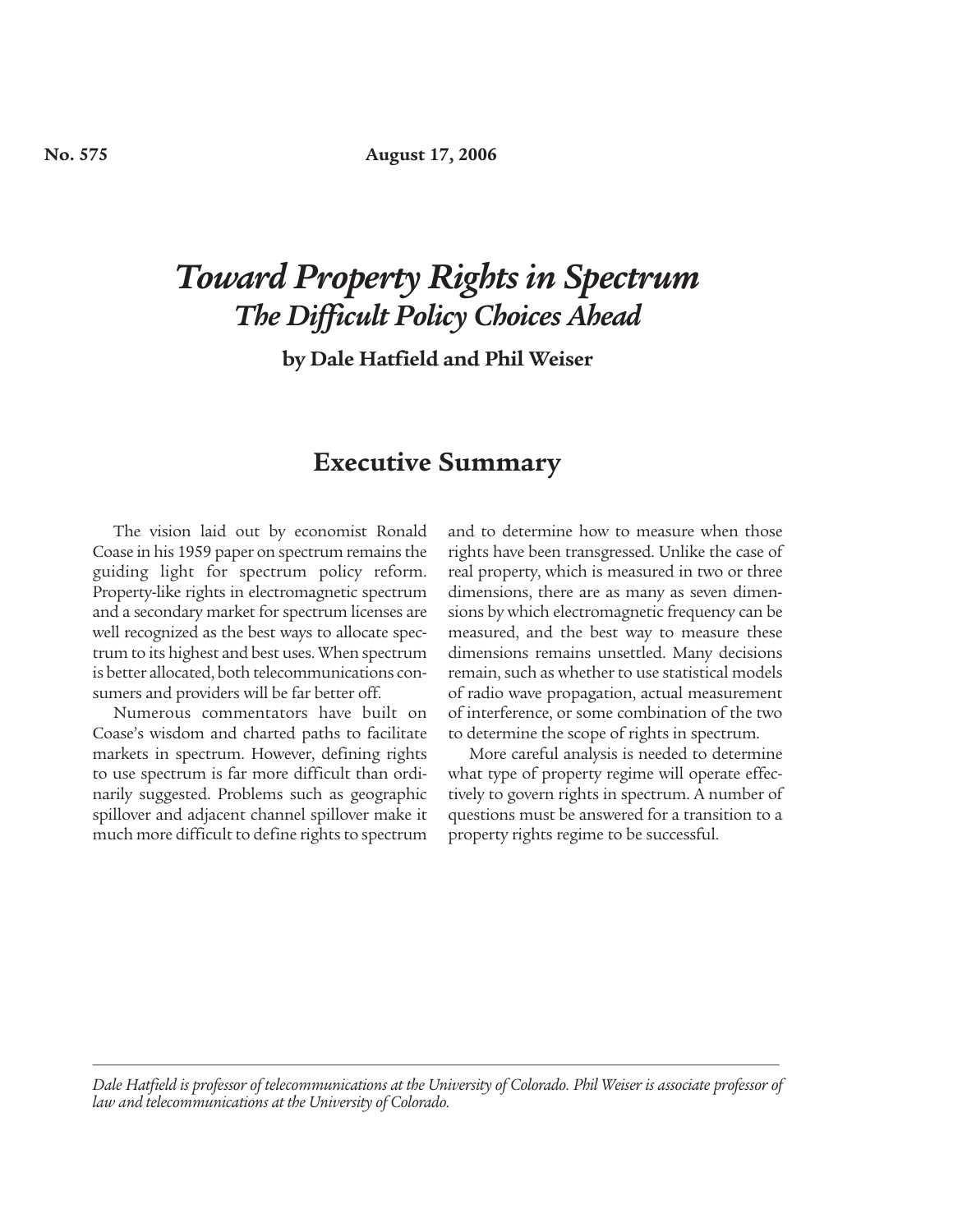**Wireless spectrum plays a critical role in national defense, homeland security, and other important services.**

## **Introduction**

Imagine a world where government regulation of gasoline, justified by scarcity of supply, dictated that 20 percent of the gasoline in the United States be used for farming, 20 percent for manufacturing, 20 percent for home use, and 20 percent for government, and where another 20 percent was held in reserve for future potential government uses. In this world, prices would regulate the use of gasoline within each sector, but consumers would pay vastly different amounts for, say, farming and residential use.

One response to such a state of affairs would be regulatory "arbitrage," where lawyers would enable firms to profit without taking risks by convincing government regulators that certain uses were not, for example, really residential but actually for farming. Another, more economically sensible response would be to reconsider whether government "command-and-control" restrictions actually served the public—as opposed to certain privileged groups (i.e., those with generous allocations of gas or effective lawyers).

In the world of spectrum policy today, the United States has a system much like that described in the illustration above. Certain groups enjoy generous allocations of spectrum while others are starving for more access to it. Consequently, many telecommunications lawyers earn their living making arguments along the lines noted above.

The origins of the current command-andcontrol model are more complicated than is often appreciated, but at its core it reflects a New Deal sensibility that government planning can divine an effective allocation of resources. Unfortunately, government has rarely forecast technological developments accurately. This explains why, for example, U.S. broadcasters continue to own "beachfront property"—the most desirable bands of radio spectrum—while innovative wireless communications companies clamor for more. Thirty years ago, when a majority of Americans relied on over-the-air television and few used cellular telephones, this state of

affairs might have been defensible. Today, when European wireless companies possess twice as much spectrum as their American counterparts, and television broadcasters reach only around 15 percent of Americans through over-the-air transmissions, the status quo can no longer be defended.

In Congress, the Federal Communications Commission, and academia, there is an emerging consensus that U.S. spectrum policy is deeply flawed, but the way forward is unclear. On the congressional front, a critical opportunity is within reach to expedite the return and redeployment of a set of licenses now being used by the television broadcasters as part of the transition to digital television.<sup>1</sup> Unfortunately, even the return of those licenses would be a fairly modest step toward comprehensive spectrum policy reform.

Spectrum policy is important because the world is becoming increasingly dependent on wireless communications and broadband Internet access. Moreover, wireless spectrum plays a critical role in national defense, homeland security, and other important services such as satellites that aid in weather forecasting. In the case of wireless communications, the importance of more readily available access to spectrum is obvious—the radio spectrum is the sine qua non of all such communications. Spectrum policy influences broadband Internet access too. Today, would-be consumers of broadband can choose between DSL and cable modem service in most parts of the United States. But for those living in rural areas without access to any wired broadband service and those interested in a third or fourth broadband option, spectrum policy reform is critical to enabling wireless broadband providers to emerge as another major source of Internet access.

It is important to make clear at the outset that the concept of "spectrum policy reform" means different things to different people. For some, the critical challenge is merely ending the legacy restrictions that control how spectrum is used. This could be accomplished by either leaving the spectrum as a commons or developing a system of proper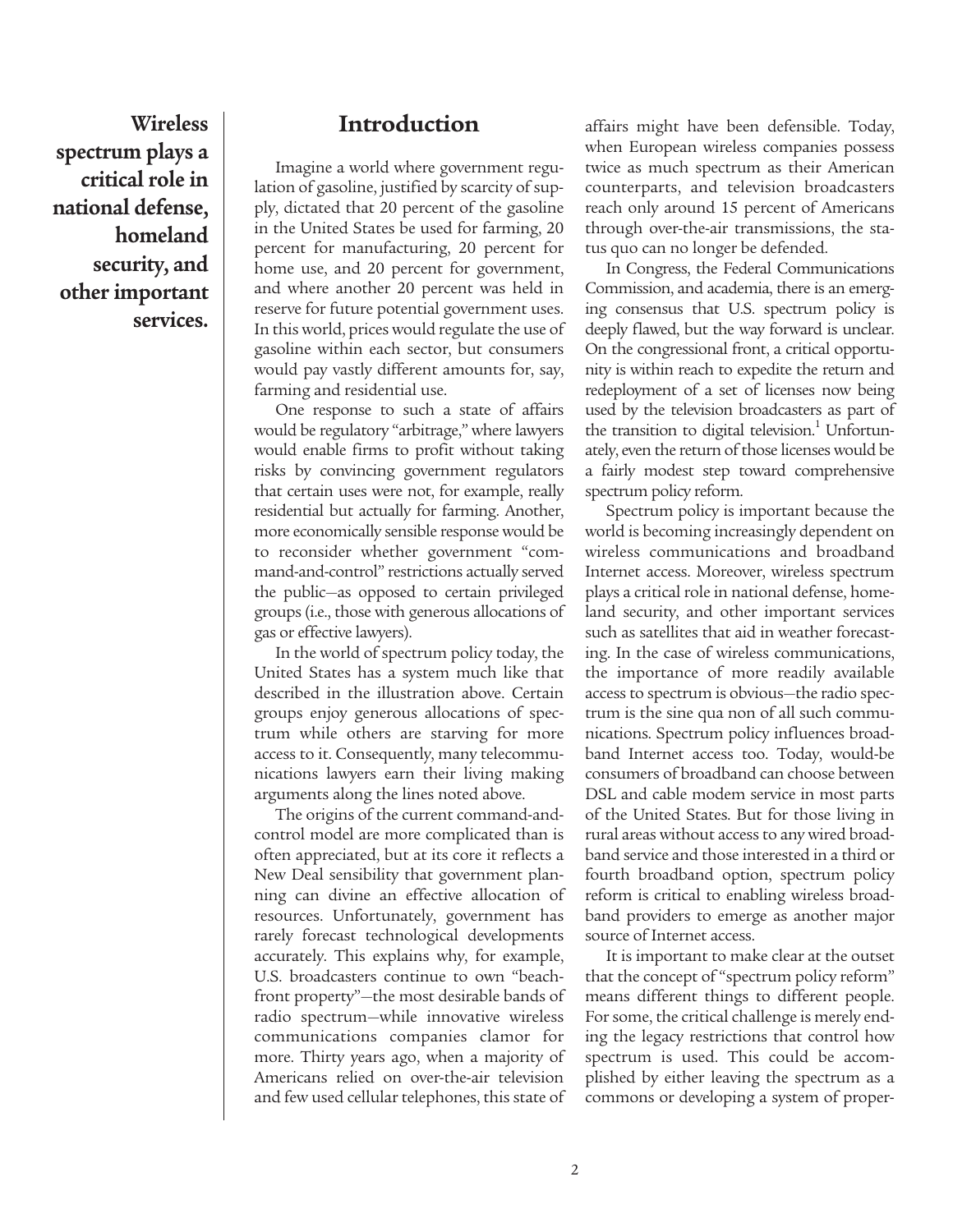ty-like rights to govern the radio spectrum.<sup>2</sup> In either case, government policy would facilitate a transition away from legacy users—like UHF television broadcasters—who are not allowed to sell their licenses for other uses and who are not about to surrender the spectrum they have been granted without a fight (or some reward).

For present purposes, we will not focus on the challenges of transitioning from the old regime to a new one, or even whether the new regime should leave spectrum available as part of a commons. Rather, we are interested in explaining how promoting a property rights regime in spectrum is not nearly as simple as some people suggest. In short, spectrum is not like land. Consequently, spectrum property rights would require a much more complicated legal regime than that used for real property rights. Without an appropriate understanding of radio spectrum and how it differs from real property, we believe that important efforts to establish clearly defined, defensible, and divisible property-like rights will, at best, fail to realize their objective or, at worst, be counterproductive.

This paper proceeds in five parts. First, we set forth the basic background of spectrum policy as it currently exists. Second, we outline the current state of the debate and survey the notable works that attempt to define property rights in spectrum. Third, to underscore the shortcomings of the current proposals, we explain how they fail to appreciate the nature of radio wave propagation and thus do not provide a reliable guide for developing clear and enforceable spectrum property rights. Fourth, we outline an alternative framework that takes account of how the realities of radio waves should inform the design of property-like rights for spectrum. Finally, we set forth our conclusions and recommendations.

# **Background**

For most Americans, the radio spectrum is an elusive concept. For many years, scien-

tists could not believe that "air" could conduct radio waves or electricity—think of Benjamin Franklin's experiments with lightning—and thus assumed that a substance called "the ether" resided in the atmosphere. During the later years of the 1800s, scientists concluded otherwise, discovering some of the essential characteristics of how radio technology works. In honor of one of those scientists, Heinrich Hertz, the defining unit of the radio spectrum—the frequency of radio waves—is measured in Hertz or Hz for short.<sup>3</sup>

In the years after the work of Hertz and others, inventors began to exploit the fact that, by modulating or changing the characteristics of a radio wave of a given frequency, individuals could communicate information over distances without wires or other physical media. In the case of analog cellular services, a frequency range (often called a channel or band) 30,000 Hz (or 30 kHz) wide can provide sufficient bandwidth to establish a reliable communications link.

Significantly, one can use a particular 30 kHZ channel to provide analog cellular service on one day and have the same amount of radio spectrum available for use on the next, meaning that spectrum is infinitely renewable. Nonetheless, spectrum is a scarce resource in that two individuals cannot use the same frequency at the same time and in the same place without canceling out (or at least interfering with) one another's transmissions.

When commentators discuss the radio spectrum, they generally focus on the set of frequencies that are most suitable for commercial use. Because different bands within the radio spectrum have different technical characteristics, some bands are more attractive for particular purposes than others. The most notable uses of spectrum rely on the frequencies between 300 MHz and 3 GHz, because the physical dimensions of the antennas required are reasonable, transmitting and receiving devices are low in cost, and, most fundamentally, the radio waves are less susceptible to being blocked or weakened

**Promoting a property rights regime in spectrum is not nearly as simple as some people suggest.**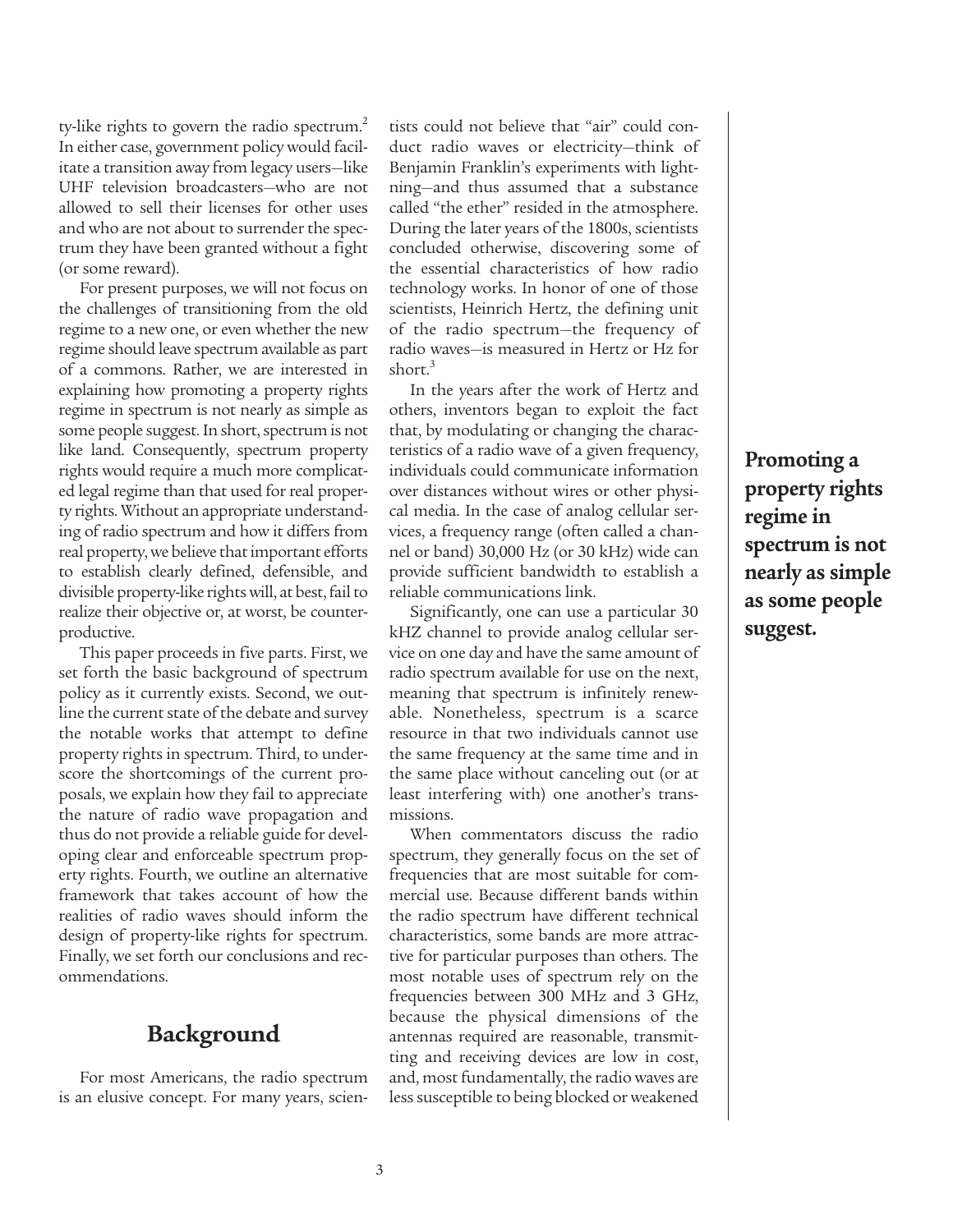by natural or man-made obstacles such as hilly terrain or tall buildings. To be sure, technological change can minimize such obstacles, and the range of usable spectrum has expanded over time, but when commentators discuss the "radio spectrum," they often have in mind that set of frequencies.

The concept of "spectrum management" generally refers to the broad array of activities associated with the regulation of this somewhat unusual natural resource. In short, the concept includes (1) allocating bands of frequencies for certain purposes (e.g., television broadcasting, terrestrial mobile radio services, or unlicensed spectrum not designated for a particular use), (2) assigning licenses that authorize individuals or firms to use particular bands of spectrum, (3) developing the rules and regulations that govern the use of a channel or group of channels (e.g., maximum transmitter power) within a band in a specified geographic area, and (4) enforcing the associated rules once they are adopted. $4$  As noted at the outset, the FCC has traditionally relied on a command-and-control model of regulation that presumed that "wise men" at the helm could best oversee the licenses to use spectrum at different frequencies.

The FCC's traditional system for managing the radio spectrum is a paradigm of economic inefficiency. The system prevents two licensees —say, one authorized to operate a UHF broadcast television station and the other a wireless telecommunications operator—from selling or leasing spectrum rights to one another. Rather, the right to use spectrum is almost exclusively obtained by petitioning the FCC, which uses drawn-out proceedings to mete out spectrum rights, narrowly prescribing how the spectrum may be used by particular licensees.

To a now-famous economist named Ronald Coase, this sort of closely regulated system violated a fundamental insight: In the face of low transaction costs, individuals allowed to bargain and trade with one another will agree how to put resources to their most efficient use. This insight has become known as the "Coase theorem." Today, this theorem shapes much of the law and economics literature, underscoring that the critical role for government is to define and enforce property rights, which then enable the market to work—at least if transaction costs are reasonably manageable.

The FCC's traditional disregard of Coase's insights, which were spelled out eloquently in a now-influential 1959 paper (which anticipated his Nobel Prize–winning work),<sup>5</sup> reflects two principal considerations. First, the FCC's inherently bureaucratic processes invite and reward "rent-seeking" behavior. In particular, the FCC's oversight of spectrum has allowed firms to acquire and protect competitive advantages and associated profits (i.e., "economic rents") through regulation that limits competition. Second, often in response to complaints by existing holders of spectrum rights, the FCC fears the possibility of interference between adjacent users of spectrum and thus has erected a series of prophylactic rules (including how particular bands of spectrum can be used) to avoid interference. In practice, concerns about interference and rent seeking go hand-in-hand, as incumbent spectrum users, seeking to protect and enhance the value of their spectrum, regularly invoke interference concerns as a reason to prevent spectrum use by others.

For Coase, the most offensive aspect of the FCC's regulatory regime was its ban on bargaining between spectrum licensees. As he explained in his 1959 paper and later work, two neighboring property owners—such as a dentist and confectioner—should be able to agree on safeguards to optimize both of their uses of their property. It might be efficient for the confectioner to pay for insulation that protects the dentist from any noise made by the confectioner's machinery. Rather than allowing and encouraging such win-win bargains (often referred to as "Coasian bargains"), however, the FCC decides for itself what uses and technical requirements are optimal. Thus, in the case of the dentist-confectioner hypothetical as applied to spectrum policy, the FCC would arrogate to itself whether and under what circumstances the two parties could coexist. In so doing, the

**The FCC's traditional system for managing the radio spectrum is a paradigm of economic inefficiency.**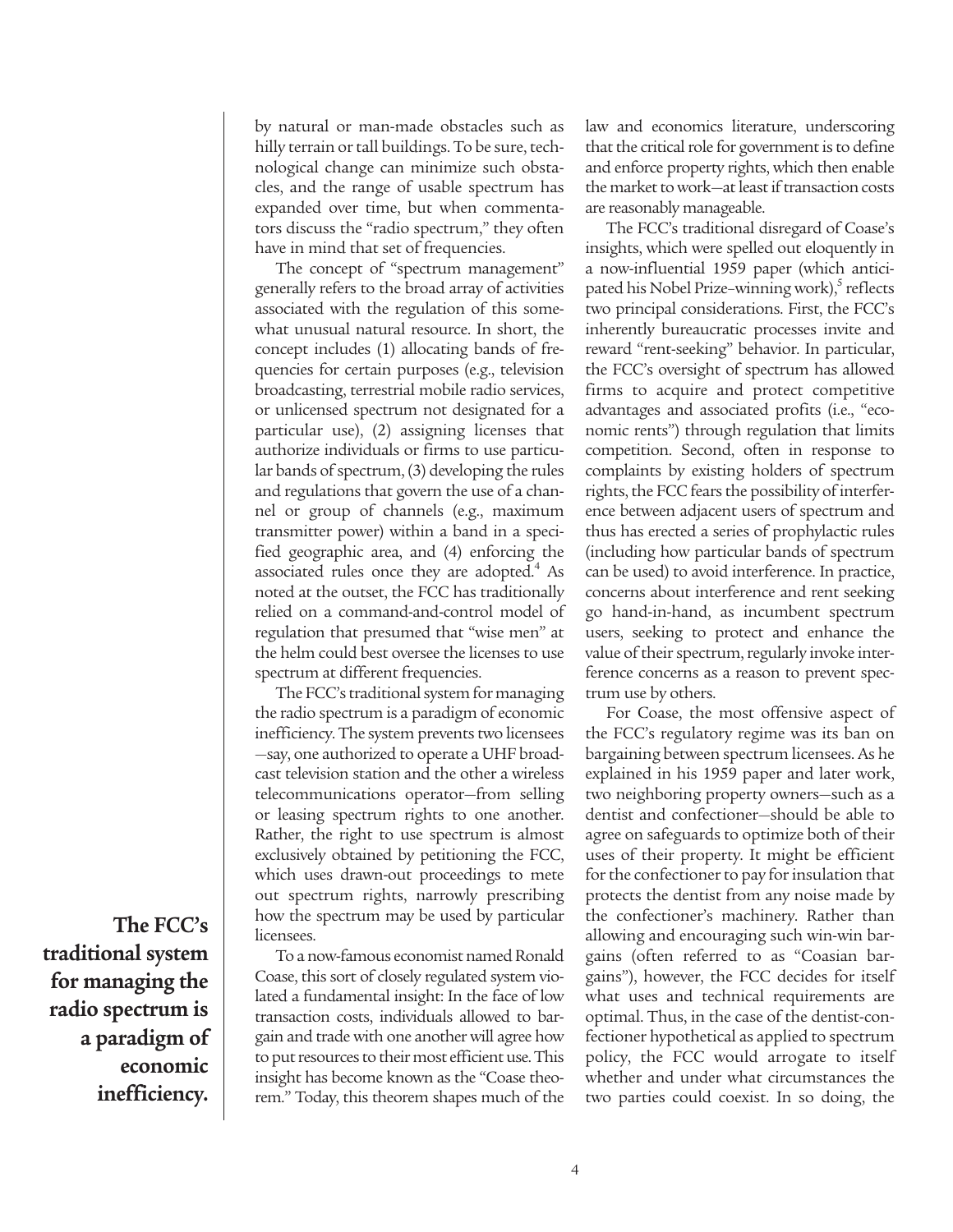FCC generally ignores the possibility that the two parties could reach mutually beneficial accommodations under a property rights regime, making them both better off.

In the 1990s, more than 30 years after Coase's powerful critique of spectrum policy, its compelling logic made his criticisms the starting point for any discussion of spectrum policy. <sup>6</sup> The movement toward reform culminated in an FCC "Spectrum Policy Task Force Report," which set forth comprehensive findings and recommendations for spectrum policy reform.<sup>7</sup> The central conclusion of this report was that the key failing of spectrum policy was not the scarcity of available spectrum, per se, but rather the administrative rigidities that prevent more efficient use of this unique resource.<sup>8</sup>

In almost all arguments for spectrum policy reform, commentators emphasize that developing an effective regime of welldefined and enforceable rights is essential to facilitating the improved use of the radio spectrum. Without protections against arbitrary government seizure or harmful trespass upon a licensee's property interest, individuals and firms are unlikely to make the longterm capital investments necessary to create innovative, high-tech products and services that use the radio spectrum.

Some property rights advocates simply assume that rights in spectrum can be as clearly defined and readily enforced as their real property counterparts. More sophisticated property rights advocates recognize the differences between spectrum and real property but nonetheless make assumptions that oversimplify the nature of such rights. Consequently, more careful analysis is necessary to design an appropriate property rights regime for spectrum.

# **Property Rights and Property-like Rights in Spectrum**

#### **The Notion of Property Rights in Spectrum**

To attorneys, the concept of property denotes "a bundle of distinctive rights."<sup>9</sup> As

one commentator put it, "The term [property rights] implies the ability to buy; hold; use; sell; dispose of, in whole or in part; or otherwise determine the status of an identifiable, separable and discrete object, right or privilege."<sup>10</sup> Stated more succinctly, the essence of property is the right to exclude others. Following from this principle, the quintessential protection of both real property and intellectual property law is an action for trespass (or infringement in the case of intellectual property) to prevent or redress the use of property without the consent of the owner. Along with damages, the remedy for either trespass or infringement often includes an injunction to prevent the illegal conduct from continuing or recurring.

In the wake of Coase's landmark work, a number of commentators sought to develop the particulars of how to "propertize" the radio spectrum. One notable early effort was led by Arthur DeVany, who worked with an interdisciplinary team in the late 1960s to develop a proposal for property rights in spectrum. $11$  Over the last 35 years, others have amplified and reinforced the argument for property rights in spectrum. In much of that work, however, commentators have ignored, downplayed, or deferred addressing the realities of radio propagation and how it relates to the definition and enforcement of property rights in spectrum.

As a matter of practical classification, property in spectrum is neither like property in land (real property) nor property in an invention or creative work (intellectual property). Under current law, the FCC is only empowered to provide a license to use spectrum, not to sell off a particular swath of spectrum. Nonetheless, the FCC has recognized certain rights (and obligations) of spectrum licensees, including varying degrees of exclusivity or protection against interference. In so doing, however, it has not expressly recognized the license as a property-like right, thereby leaving many of the practical issues in this approach open to debate and dispute.

The conclusion that firms should be allowed to own property-like rights in spec-

**Developing an effective regime of well-defined and enforceable rights is essential to facilitating the improved use of the radio spectrum.**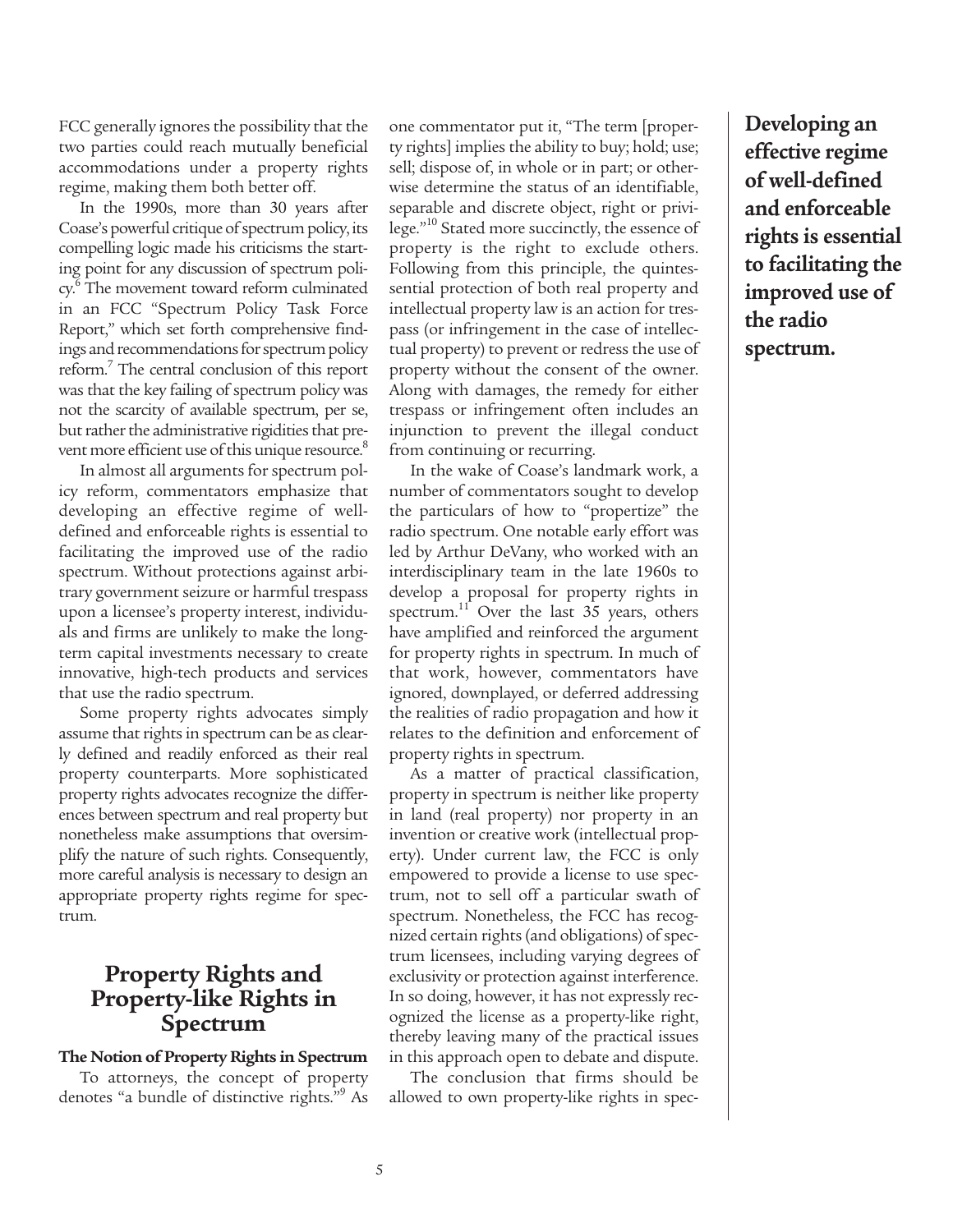**Even though the merits of the case for property-like rights in spectrum are beyond dispute, the details about how such a regime would work must still be defined.** 

trum is, however, increasingly beyond dispute. In 1997, Congress underscored its commitment to that policy by requiring an auction for all new spectrum licenses.<sup>12</sup> In early 2003, the Supreme Court made clear that the policy limits how the FCC can treat licenses, invalidating an attempt to pull a license (based on its regulatory jurisdiction) from a party who had declared bankruptcy.<sup>13</sup> Since then, the FCC has indicated its commitment to promoting property-like rights in spectrum and has provided for increased licensee flexibility to allow greater trading in spectrum rights (including the promotion of a Secondary Markets Initiative).<sup>14</sup>

Even though the merits of the case for property-like rights in spectrum are beyond dispute, the details about how such a regime would work must still be defined. To be sure, the commitment to a property rights approach for spectrum management does call for two important and clearly defined reforms that the FCC is already embracing (at least to a degree). First, the FCC is following the property rights model's lead in rejecting the use limitations that historically accompanied spectrum licenses—(i.e., rules requiring a particular type of service to be offered using a particular allocation of spectrum). Historically, those limitations have locked in particular services and business models even if others could put the licensed spectrum to high-value uses. Second, and similarly, the FCC is learning from the property rights model by moving away from requirements to use particular technologies, instead allowing licensees to use flexible architectures and to use spectrum much more dynamically. These steps, however, leave significant issues open to development and continuing debate.

#### **Specific Rights Proposed for Spectrum**

In their classic 1969 work, economist Arthur DeVany and his coauthors recognized the importance of—and the formidable technical obstacles to—establishing unambiguous and enforceable rights in the electromagnetic spectrum. Ultimately, the DeVany study proposed a multidimensional set of rights based on time, geographic area, and spectrum (band)—TAS for short. As they saw it, the owner of the TAS-based rights would have the exclusive right to produce (information-bearing) electromagnetic waves for a specified period of time (T), over a specified geographic area (A), and in a specified range of frequencies (S).<sup>15</sup> Moreover, they maintained, this system would enable spectrum licensees to trade their licenses and to use them however they chose, thereby giving rise to the more efficient uses of spectrum advocated by Coase in his landmark paper.

The DeVany study recognized that the exclusive possession of spectrum along the TAS dimensions would pose notable technical challenges. Fundamentally, DeVany et al. recognized that radio signals do not respect the time, area, and spectrum boundaries related to the TAS-based spectrum-use rights. In particular, it is much harder to keep a radio signal from "trespassing" along each of these dimensions than it is to keep a person or object from entering onto a particular piece of real property.

*Geographic Spillover.* The basic problem with geographic boundaries is easy to understand because it stems from the simple and easily observable fact that the strength of radio waves is highly variable. In particular, radio waves emanate from a transmitter antenna and, although they get steadily weaker with distance, they do not respect or automatically stop at pre-set borders. Consequently, at the border between one defined geographic area and another, there is inevitable encroachment by one spectrum licensee's signals on another's. The traditional response to this phenomenon (still widely used today) is to control the characteristics and locations of the transmitter systems. Command-and-control restrictions on the placement or types of transmitters are, however, antithetical to a flexible, market-based approach.

To address the wide variability associated with radio propagation, the DeVany study proposed rules that would limit the maximum strength of the signal at the geographic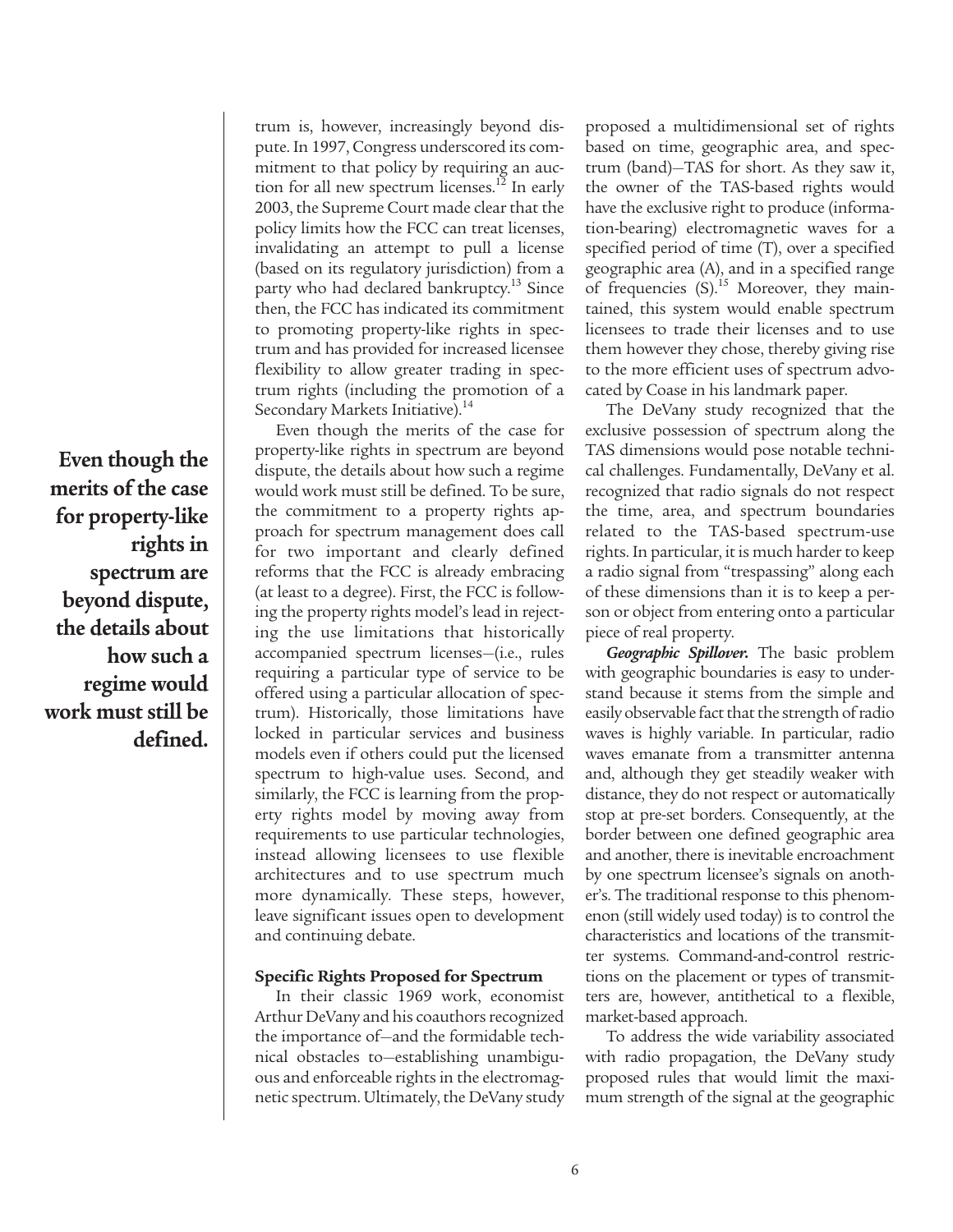boundary. Under their approach, the owners of spectrum-use rights in adjacent regions were to be protected against interfering signals from surrounding areas at a level greater than the defined limit. Their approach also called for similar constraints with respect to the time and spectrum/frequency dimensions.

It is important to appreciate that the DeVany approach calls for a fundamental reorientation of spectrum policy. In particular, it calls for a shift from prescriptively regulating practices and activities (e.g., individual transmitter locations, powers, and antenna heights) to focusing only on the desired result (e.g., the strength of the signal at the boundary). Under such a reformed regime, the holder of the spectrum-use right can without FCC permission—choose, for example, to deploy a high-power, wide-coverage system, a low-power, "cellularized" system with multiple transmitters and low antenna heights, or an "infrastructureless" system employing mesh network technology—as long as the out-of-area emission restriction is obeyed.

By developing a thoughtful model for spectrum property rights, the DeVany study helped to transform the debate over spectrum policy reform. Consider, for example, how, in 2000, Lawrence White, an economist at New York University's Stern School of Business, outlined the parameters of an ideal system of property rights in spectrum in 2000:

The property right to use the spectrum should be defined in terms of a specified spectrum frequency band, a specified geographic area, and a specified time period. The property right (in perpetuity) would be expressed as the right to transmit over the specified spectrum [frequency] band, so long as the signals do not exceed a specified strength (expressed in volts/meter) beyond the specified geographic boundaries during the specified time period.<sup>16</sup>

In setting forth that vision, White develops a

number of useful recommendations for the future role of the federal government under a reformed spectrum policy regime (including acting as a registrar of spectrum holdings, as an owner of some of the rights, and as the administrative agency responsible for resolving widespread instances of interference where private enforcement is impractical because of transaction costs). White does not, however, grapple with any of the implications of the often highly variable nature of radio propagation and radio system performance. Most fundamentally, White does not address the question of whether the dimensions used by DeVany (and adopted in his model) will be reliable in the same sense as those used by real property law.

In another important study on spectrum property rights, Evan Kwerel and John Williams of the FCC's Office of Plans and Policy adopted the essential elements of the DeVany framework, but they discuss in some detail the interference issues in both the space and frequency dimensions.<sup>17</sup> With regard to these dimensions and to allow maximum flexibility, Kwerel and Williams follow the DeVany precedent of proposing objective limits on the amount of signal power that can spill over into adjacent frequency bands and into adjacent geographic areas. More specifically, they suggest that this proposal follows from the success of the system currently used in controlling out-of-area and out-of-band emissions in the bands reserved for the Personal Communications Service.

*Adjacent Channel Spillover.* Going beyond the DeVany study, Kwerel and Williams acknowledge not only the possibility of interference between services operating in the same band in adjacent geographic areas, but also between adjacent bands in the same geographic area. The adjacent band problem underscores that interference is not a natural phenomenon—that is, radio waves do not collide in a destructive fashion—but one that manifests itself in receivers. Interference can result from (a) a transmitter emitting radio energy outside the licensee's assigned bandwidth and into an adjacent band, (b) a receiv**It is much harder to keep a radio signal from "trespassing" along each of these dimensions than it is to keep a person or object from entering onto a particular piece of real property.**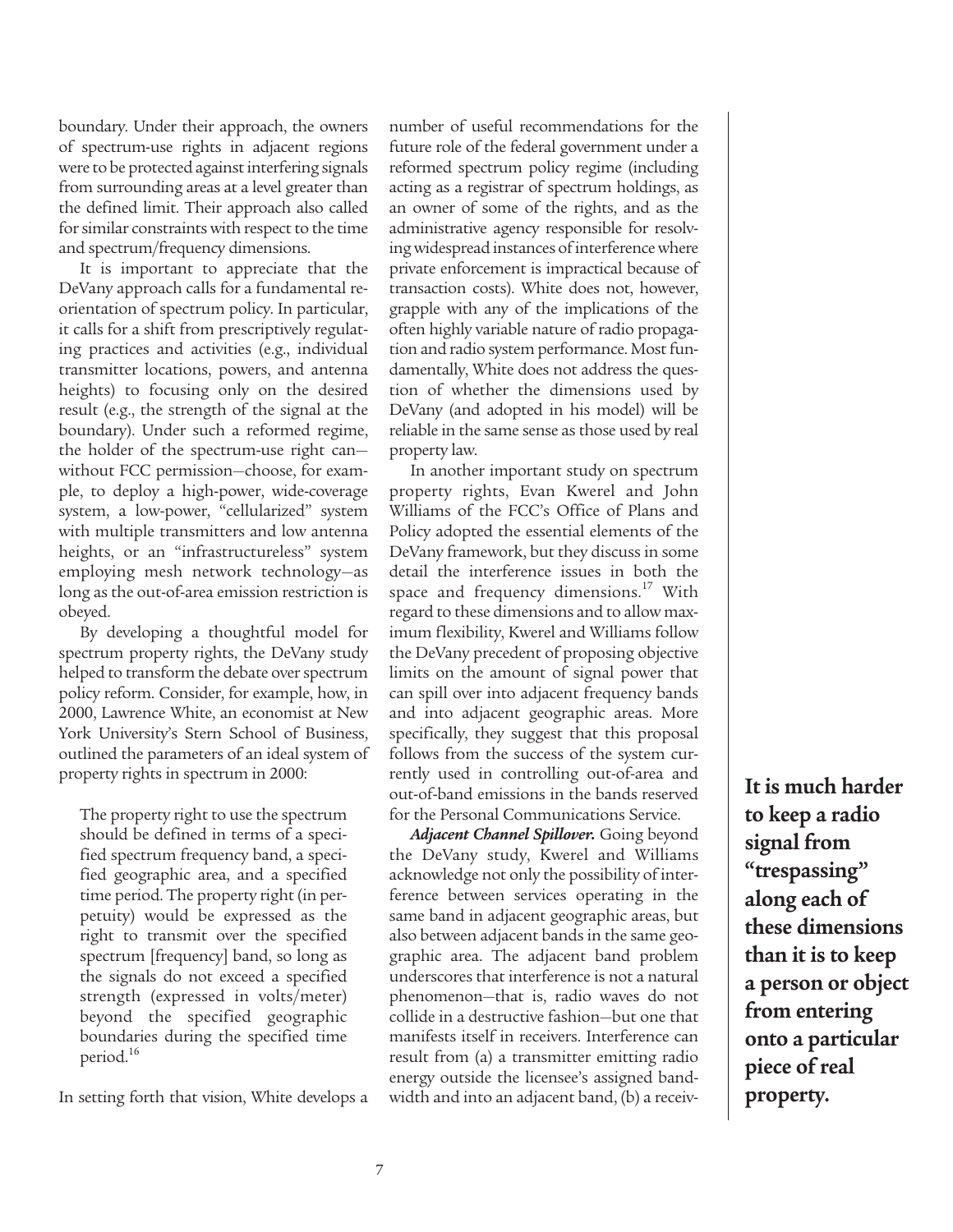**Unlike in the typical approach with real property, part of the solution may be for the "victim" of a "trespass" to change his or her use of the property.**

er being unable to adequately filter out the energy in an adjacent band even when the transmitter in the adjacent band is operating without spilling over, and (c) combinations of the two. Depending on the characteristics of transmitters and receivers, "adjacent channel" interference can actually extend beyond immediately adjacent channels.

Adjacent channel spillover is pervasive in spectrum use and, unlike in the typical approach with real property, part of the solution may be for the "victim" of a "trespass" to change his or her use of the property.<sup>18</sup> Consider, for example, a scenario in which a receiver is trying to receive a very weak (e.g., very distant) signal in band. In that case, a high-power use (e.g., broadcast television) in an adjacent band is likely to create a spillover problem. Interference in the frequency dimension can be controlled either by controlling the power of the transmitter or by requiring better filters and other techniques on the part of the receiver in the adjacent band. Each option imposes costs on one or the other user of neighboring spectrum bands, especially when very high-powered or small, portable devices are involved. There is, in short, no inherent, natural demarcation where one spectrum user's transmission power "trespasses" on the adjacent channel user's receiver sensitivity.

As Kwerel and Williams see it, the adjacent channel issue warrants a regulatory safeguard. In particular, they suggest the need for rules that would bar "extreme power levels [that exacerbate the problem receivers have with rejecting very strong adjacent signals at reasonable cost] that have little practical benefit but which, if left unchecked, could lead to excessive interference risk and harmful strategic behavior."<sup>19</sup> Despite the appearance of embracing a command-and-control-type rule (like the service rules generally eschewed by property rights advocates), Kwerel and Williams suggest (apropos of the Coase theorem) that a default transmitter power rule can be relatively crude because different licensees can then renegotiate the applicable limits. Reflecting their faith that such

Coasian bargains will take place, Kwerel and Williams conclude that the government need not recommend minimum receiver performance standards except in special circumstances.

*Toward a Legal Regime for Spectrum.* The final, and most significant, development since the DeVany-led study is a recent paper by Robert Matheson. In his paper, he presents the most complete set of property-like rights in radio spectrum as well as the fullest discussion of the practical challenges and limitations of actually employing such rights in the management of the resource.<sup>20</sup> Whereas DeVany et al. set forth a model based on time, area, and spectrum (TAS), which has four dimensions—time, two dimensions of geographic location (latitude and longitude), and frequency—Matheson proposed a model based on seven dimensions. To minimize confusion with the term "spectrum" (which normally only refers to the frequency dimension), Matheson calls his seven-dimension model the "electrospace."

The seven dimensions of electrospace include frequency; three dimensions of location (latitude, longitude, and elevation); time; and two possible directions of arrival (azimuth and elevation angles). By adding altitude as a dimension, Matheson envisions that a holder of spectrum-use rights might choose to sell or lease "air rights" above a ground-based system. As for direction of arrival, Matheson bases that dimension on the fact that a receiver can discriminate between radio waves arriving from different directions. In particular, by using directive antennas, a receiver can gather a greater amount of energy from a signal arriving from one direction while minimizing or "nulling out" the energy of an otherwise interfering signal arriving from a different direction.

Like other proponents of spectrum property rights, Matheson emphasizes the importance of allowing technological flexibility in, and free trading of, spectrum rights. In particular, Matheson suggests that the holders of spectrum-use rights be free to divide or aggregate spectrum along any of the electrospace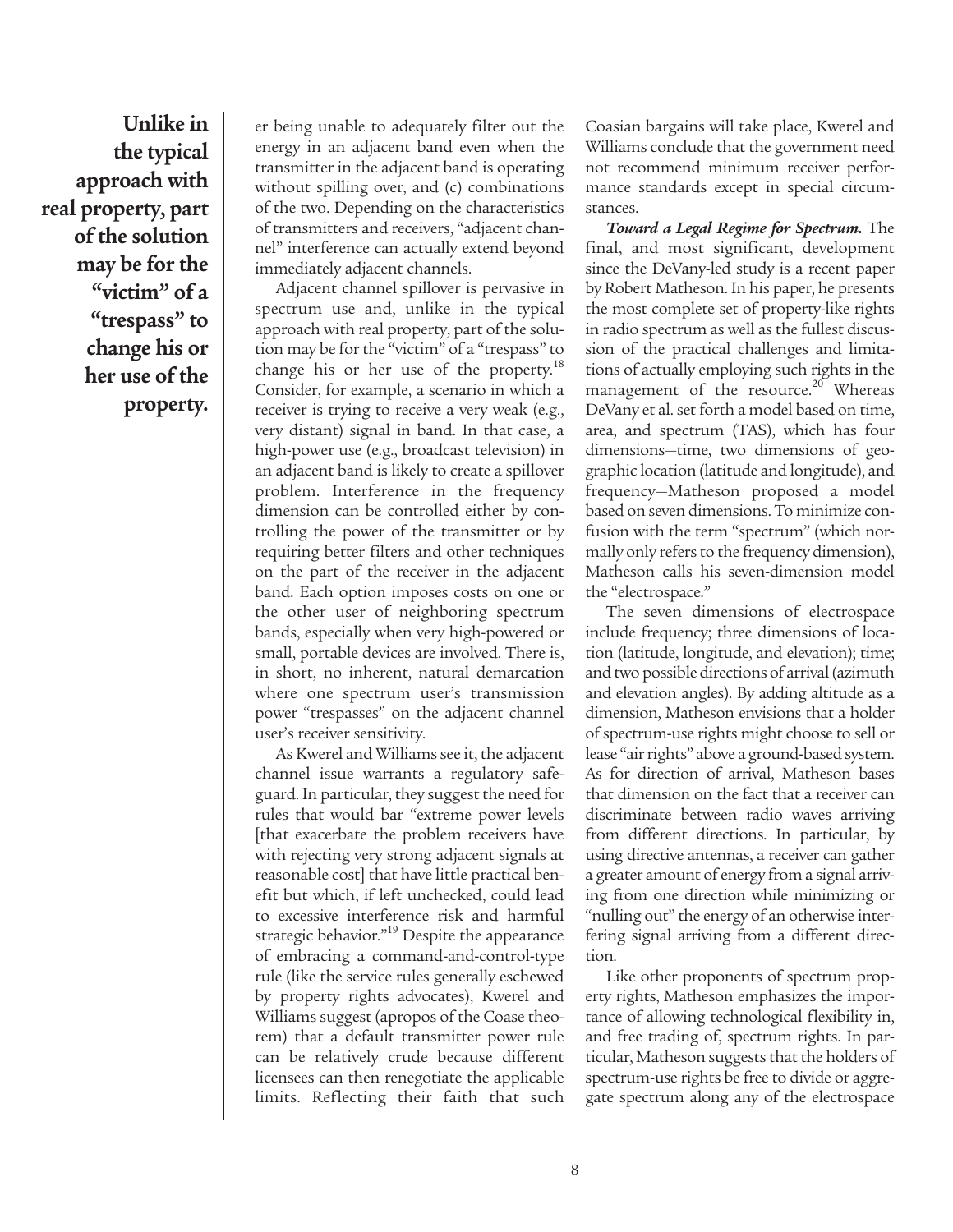dimensions. Notably, however, Matheson's added complexity, while more sophisticated and realistic, also raises new difficulties. It is just as impractical to build antennas that focus all of the transmitted energy in a single direction or cone as it is to build transmitters that confine all of the transmitted energy to one frequency range or channel. By arguing for spectrum owners' rights against (and in protection of) direction of arrival, Matheson's proposal begs (and does not answer) the question of how that measure could be effectively enforced.

On the issue of whether a maximum power level must be specified to avoid adjacent channel interference, Matheson refines the approach taken by Kwerel and Williams. He notes that the power impinging on the receiving system is the critical issue and thus it is better to regulate the actual power level received at ground level or a specified location (as opposed to at the transmitter). This approach would regulate results and not practices and activities, thereby giving the spectrum licensee greater flexibility in how to meet the relevant constraint while still offering protection to the receivers at risk of interference.

Unlike earlier proponents of the property rights approach, Matheson appreciates many of the difficulties and implications of defining exactly how the rights are to be specified. In particular, Matheson realizes that setting limits on the spillover outside each of the electrospace dimensions and on the maximum power levels that can be used inside those dimensions is much more difficult and costly than policing trespass on land. He explains, for example, that a very stringent limit on the spillover effects into an adjacent geographic area may force the rights holder to reduce power such that significant "holes" in coverage are produced near the boundary. Or it may force the rights holder to select a cellular architecture with multiple lowpower/low antenna-height sites in order to control the spillover and still provide the necessary coverage. By contrast, a very generous limit on spillover into adjacent geographic areas would impose costs on the rights holder across the boundary who, for example, would have to adopt more expensive interference mitigation techniques.

Of all commentators since DeVany, Matheson makes a particularly important contribution in advancing the state of the debate and discussion about how property rights in spectrum would operate. Notably, he highlights how choices about maximum power levels do not lend themselves to easy answers. They may well dictate the use of particular technologies, even if those technologies are not otherwise cost-effective. Moreover, there are important enforcement questions only beginning to be examined—such as whether it is possible to "game" the system through the use of multiple transmitters/spillover limits. Unfortunately, even Matheson does not analyze the nature of radio propagation and the implications of its wide variations for establishing clear and enforceable property-like rights in the radio resource. We proceed to discuss this very difficult challenge.

# **Radio Wave Propagation and Its Effect on Spectrum Property Rights**

#### **The Basics of Radio Wave Propagation**

As discussed earlier, radio waves weaken as they travel away from the transmitter. In free space, radio waves steadily weaken in a very uniform, predictable way and at a rate that depends on frequency.<sup>21</sup> In particular, the higher the frequency, the faster the waves weaken. In the real world—on the earth and in its environs—the situation is much more complicated, and radio links are affected by the earth itself, the atmosphere, and the intervening topography and natural and manmade objects such as foliage and buildings. The magnitude of those effects depends heavily on the relevant frequency (again, with the higher frequencies generally affected more).

At the lowest radio frequencies, below 100 kHz or so, radio signals travel in a reliable

**Choices about maximum power levels do not lend themselves to easy answers. They may well dictate the use of particular technologies, even if those technologies are not otherwise cost-effective.**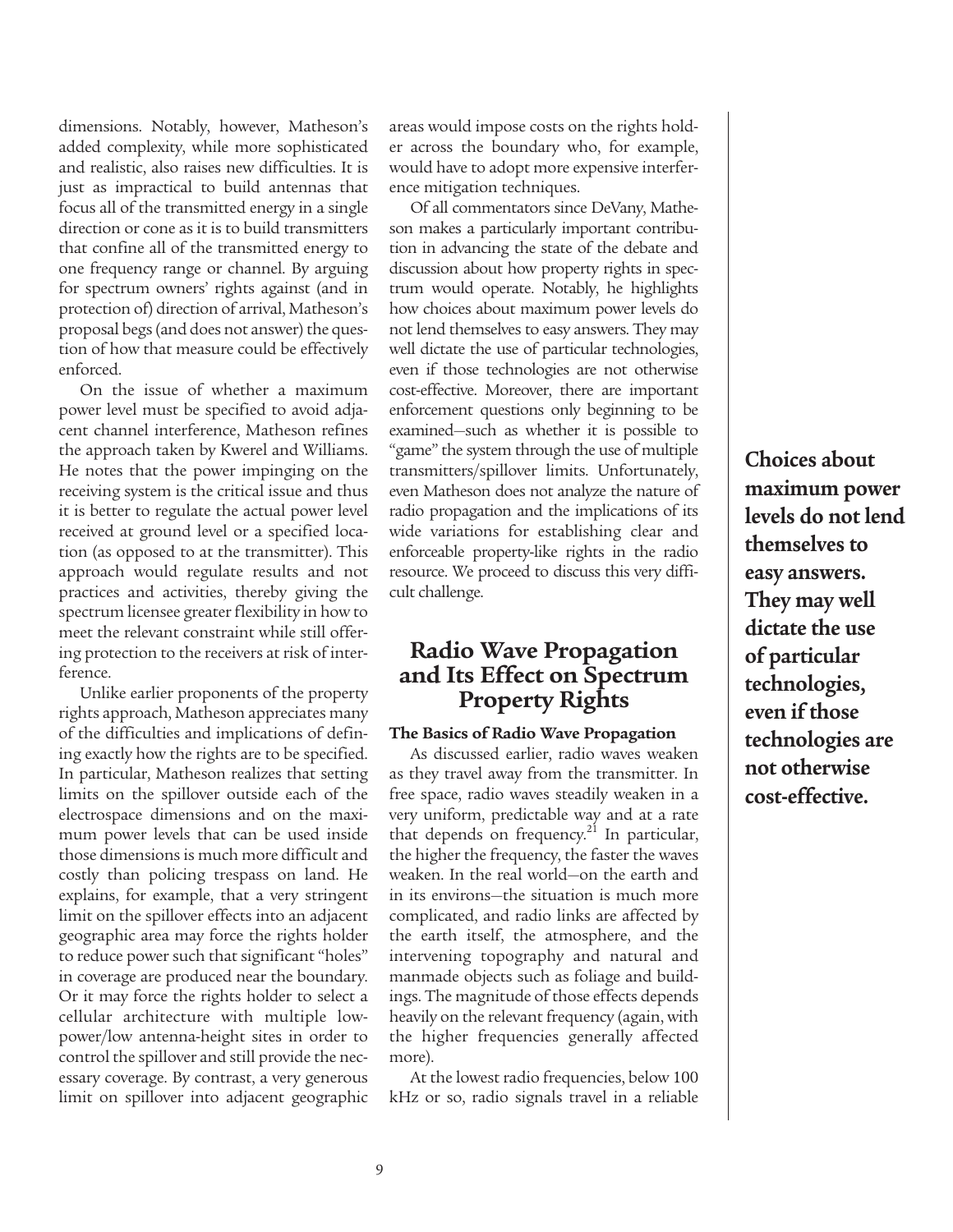way between the earth and a portion of the atmosphere known as the ionosphere.<sup>22</sup> Thus, using very high power transmitters, guided signals sent at this frequency can travel over great distances and penetrate into the ocean. At higher frequencies, in roughly the 300 kHz to 3 MHz range, radio technology relies on two basic modes of propagation: ground waves and sky waves. Ground waves, as the name suggests, travel close to the earth's surface (and thus cover limited distances unless repeated), whereas sky waves travel into the earth's atmosphere and are reflected or bounced back (often over a very long distance) by the ionosphere.

Transmissions using these lowest frequencies are far less predictable. The strength of signals from traditional AM broadcasting stations (and the interference between and among them) is likely to vary significantly from daytime to nighttime, location to location, and season to season. In the daytime, coverage is provided by the ground wave and the service is comparatively reliable but relatively limited in range. In the nighttime, however, the radio signals in this range are carried beyond the horizon by reflections from the ionosphere, permitting coverage over much greater distances but with a penalty in terms of stability because of the highly variable conditions of the ionosphere.

The next highest range of the spectrum, the 3 MHz to 30 MHz range, is traditionally referred to as the shortwave region. In this region, the ground wave component becomes less important and the signals are carried over vast distances by reflections from the ionosphere or even serial reflections between the earth and the ionosphere. At one time, before the advent of communications satellites and high-capacity undersea fiber optic cables, this portion of the spectrum was particularly prized for long-haul, intercontinental communications in military, governmental, and commercial applications. Propagation conditions in this region of the spectrum, however, vary widely with the condition of the ionosphere (including the maximum frequency that will be successfully reflected), and those

conditions depend upon location, season, time of day, and level of solar activity. Because of this high variability, the relatively limited bandwidth available, and the size of the antennas required, this portion of the spectrum is no longer as desirable as it once was.

The region of the spectrum between 30 MHz and 300 MHz is known as the very high frequency (VHF) region and it is home to a number of popular services including VHF television, FM radio broadcasting, and a number of mobile services. The lower portions of the VHF range exhibit some of the negative characteristics of the shortwave region because very long distance ionospheric propagation (and associated interference) occurs in certain seasons, efficient antennas are still somewhat unwieldy for mobile/ portable applications, and building penetration is often difficult.

The ultrahigh frequency (UHF) portion of the radio spectrum—the portion between 300 MHz and 3,000 MHz (3 GHz)—is widely regarded as the most desirable range for a variety of applications, especially those involving communications with mobile/portable devices. In this region, efficient and directive antennas are reasonable in size, the frequencies are high enough to avoid undesirable ionospheric reflections, the necessary power is easy to generate, natural and man-made sources of unintended interference (e.g., from fluorescent lights or digital computers) are negligible or significantly lower than in other bands, and radio wave propagation into and around buildings is not unreasonably difficult. The region is home to UHF television broadcasting, both cellular telephony and the Personal Communications Service, and a host of other important services.

Despite its desirable, more stable characteristics, radio signals in this portion of the spectrum are still subject to a host of vagaries that cause the strength of signals to vary widely. The signals are subject to being (a) refracted (bent) by the earth's atmosphere, (b) diffracted (turned) by edges of obstructions such as buildings, and (c) reflected (bounced) off of natural and man-made obstacles such as mountains and buildings.

**Radio links are affected by the earth itself, the atmosphere, and the intervening topography and natural and man-made objects such as foliage and buildings. The magnitude of those effects depends heavily on the relevant frequency.**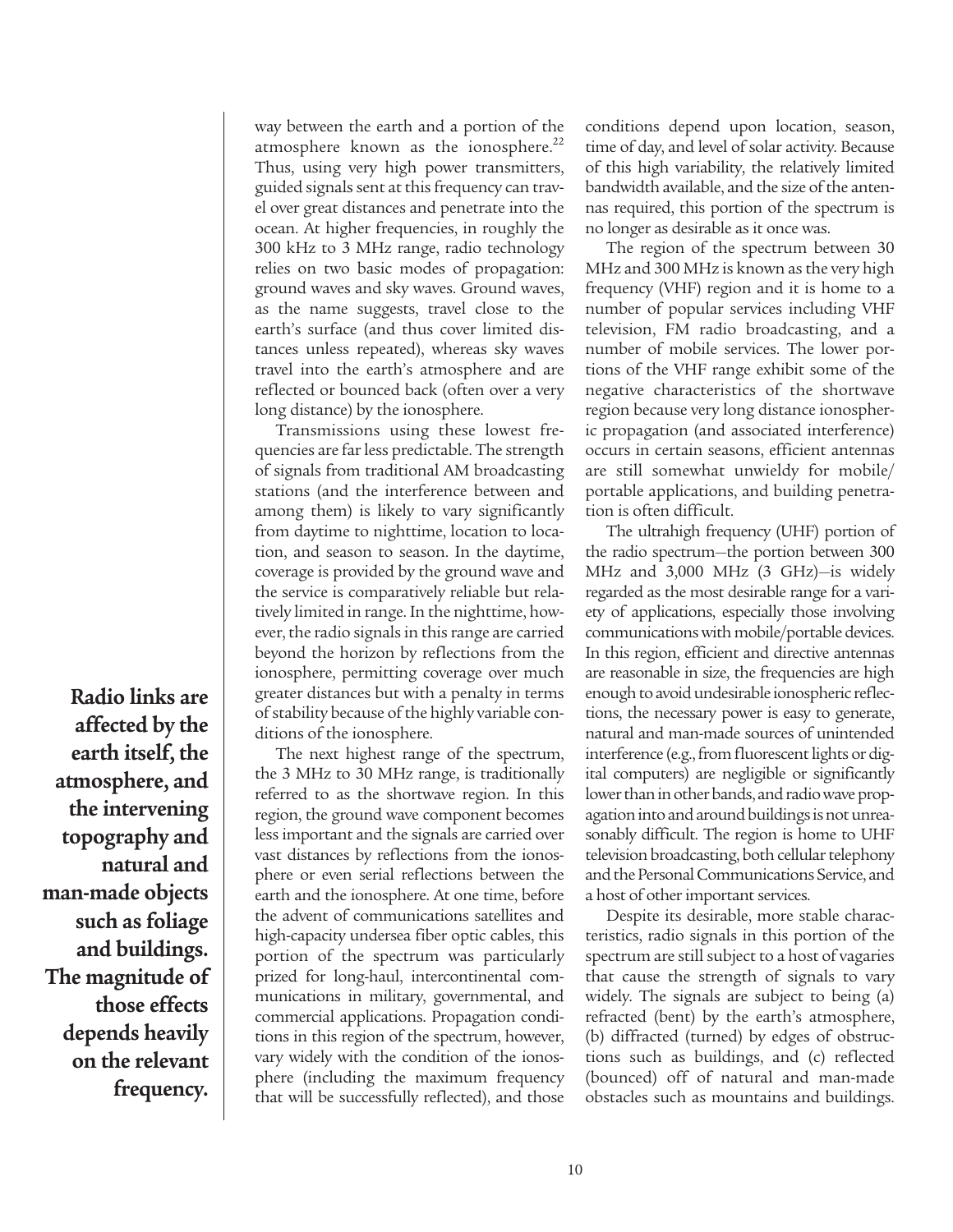Unlike even higher regions of the spectrum, frequencies in this range are not affected significantly by rain, snow, and fog, but they are absorbed to varying degrees by foliage and other clutter.

Frequencies in the UHF range are also subject to multipath fading. As the name implies, multipath fading occurs when multiple copies of the same signal arrive at a receiver via different paths. This might include a direct or "line-of-sight" path from the transmitting antenna to the receiving antenna and one or more indirect paths created by reflections from buildings, nearby vehicles, water, or other terrain features such as mountains.<sup>23</sup> Because the reflected signals travel over a longer distance than the direct signal, they arrive at slightly later times or, to use the more technical term, with different phases. In some cases, when the different signals are "in phase," they will add together in the receiver and increase the strength of the received signals. In other cases, when the signals arrive "out of phase," they will tend to cancel each other out, producing sometimes very deep fades in the signal power received.

The above description of radio propagation in the 300 MHz to 3 GHz range implies rather static conditions, but, of course, the actual situation is typically much more dynamic. For example, the amount of atmospheric refraction is not constant but rather changes with weather conditions. Atmospheric refraction of radio waves is useful in that it normally extends the transmission range somewhat beyond the physical horizon but, as the refractive index changes with weather patterns, it produces variations over time in the received signal strength at a single location. Indeed, in certain summertime conditions, over bodies of water, or both, a rather dramatic situation may occur in which the radio signal is carried over great distances (hundreds of kilometers) because of a phenomenon known as "ducting." Again, this may produce much stronger signals (and hence greater interference) in distant receivers than normal. Time variations in received signal strength can also be produced by changes in the multipath conditions such as when a nearby truck producing a reflection moves or the antenna tower sways or twists in the wind. Longer term variations in received signal strength can also be produced by seasonal variations in the amount of foliage and, hence, in the amount of absorption that the radio wave is subjected to.

In addition to time variations in received signal strength at a particular location, even slight changes in location can produce wide variations as well. For example, in the multipath situation, a slight change in location (a few tens of centimeters) may mean that signals that formerly combined to produce a strong signal subtract or cancel one another to produce a much weaker signal. In addition, a person using a cellular radio handset may be in the radio "shadow" of a tall building. Moving around the corner may increase the signal significantly when the line to the transmitter is no longer blocked. Similarly, as mentioned earlier, the strength of the received signal can vary significantly with altitude. For example, a receiver located at ground level under a thick covering of foliage may receive a very weak signal from a distant base station while a receiver located in the upper stories of a nearby building with line of sight to the transmitter may receive a very strong signal. In short, even in the high-value portion of the radio spectrum between 300 MHz and 3 GHz, radio signals received from distant locations are likely to vary significantly with time, with small changes in location, and with changes in altitude.

Because they travel different paths, the strength of the desired signal and interfering signals will often vary independently, so that interference may manifest itself one moment and virtually disappear the next. That variability means that the desired and interfering signal strengths at particular locations can, as a practical matter, be predicted only in a statistical sense. To date, however, commentators have largely glossed over this critical point, proceeding as if the signal strength at the boundary is a reliable and constant level that can be easily managed in the manner of

**Even in the high-value portion of the radio spectrum, radio signals received from distant locations are likely to vary significantly with time, with small changes in location, and with changes in altitude.**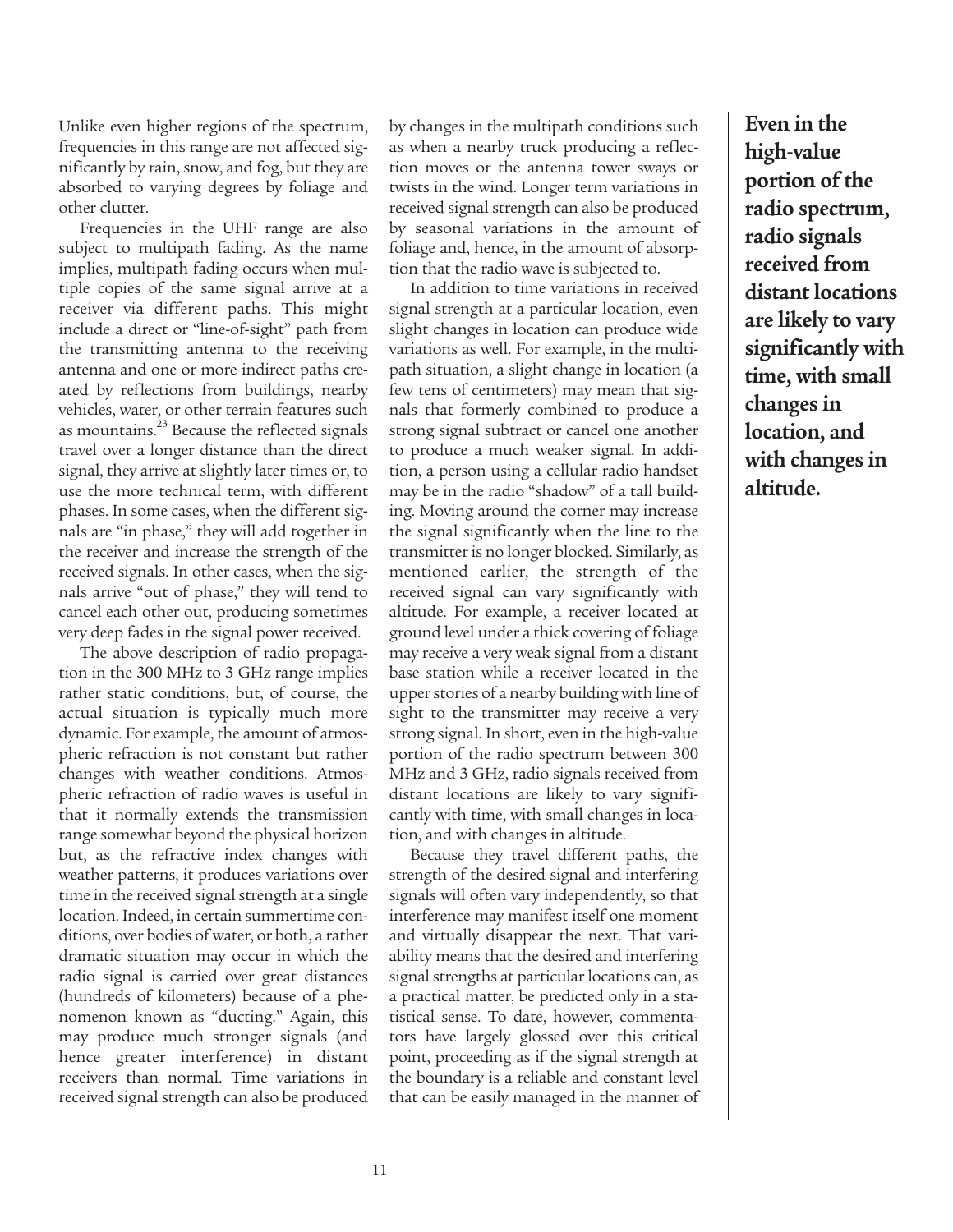detecting trespass to land. To underscore how proponents of the property-rights model have not adequately addressed this point, the next section discusses the case of AM radio.

#### **AM Radio**

As one of the first regions of the spectrum to receive commercial, legislative, and regulatory attention, AM radio constitutes a notable and historic case study. More important, that region exhibits some of the widest variability in propagation conditions. Consequently, it presents some of the most difficult challenges for defining the appropriate property rights.

In sharp contrast to AM radio, the use of "the PCS bands" (those used for cellular telephone service) present some of the easiest cases for property rights advocates. Services in that favorable frequency range are cellularized—an architecture that is easy to manage. And users of this spectrum are repeat players with long-term interests that give them incentives to cooperate with one another. By focusing on the easiest case and ignoring the wide variety of difficult challenges, property rights advocates often understate the difficulty of reforming spectrum policy to facilitate a market-based environment.

As explained above, in the AM broadcast band between 550 kHz and 1.71 MHz, the propagation conditions change dramatically due to the influence of the ionosphere. During the daytime, the lower layers of ionosphere absorb radio waves in this range, making it difficult (and rare) for signals to travel very long distances. Thus, during the day, the transmission ranges are limited to ground-wave distances. During the nighttime hours, however, the lower layers of the ionosphere disappear and the waves are reflected far beyond the horizon by the upper layers. During the transition hours between daytime and nighttime, the signal levels are particularly volatile.

The conditions of the upper layers of the ionosphere not only vary widely at night and during transition hours, they vary from hour to hour or with the season of the year, the level of solar activity, and the location (e.g., latitude) of the transmission path. Moreover, this portion of the spectrum is particularly susceptible to natural interference (i.e., static) produced by lightning strikes from both local and distant thunderstorms. During the summer months static may effectively mask interference from distant stations, whereas, during the quiet winter months signals from thousands of kilometers away produce noticeable interference to local stations. Finally, the interference between the groundwave and skywave signals can, at certain distances, cause severe multipath fading effects, making the desired signal more or less susceptible to interference from one moment to the next.

For a band like that traditionally used for AM broadcasting, it seems impractical, if not impossible, to provide licensees with anything close to certainty in terms of interference protection—at least using the classic property law trespass concept. If, for example, a station in an adjacent—or more remote—geographic area could prosecute a trespass claim against a transmitter that created interference, it could seek damages or injunctive relief based on a series of natural conditions that happen only infrequently. Stated in the terms used by the DeVany study, the question is this: Under what conditions do you measure signal strength at the boundary? Unfortunately, there are no easy answers to this question because the realities of radio wave propagation in this region of the spectrum simply do not lend themselves to clear and enforceable boundaries for the geographic area dimension of the spectrum resource.

In a recent paper, Charles Jackson, an independent telecommunications consultant and former FCC official, recognized the long-range interference issues associated with the AM broadcasting band and argued that pervasive interference in the band "creates multiple interlocking externalities that cannot be taken into account in simple market transactions."<sup>24</sup> He concluded, as we do, that "a spectrum management system for the AM band using property rights based on sta-

**AM radio presents some of the most difficult challenges for defining the appropriate property rights.**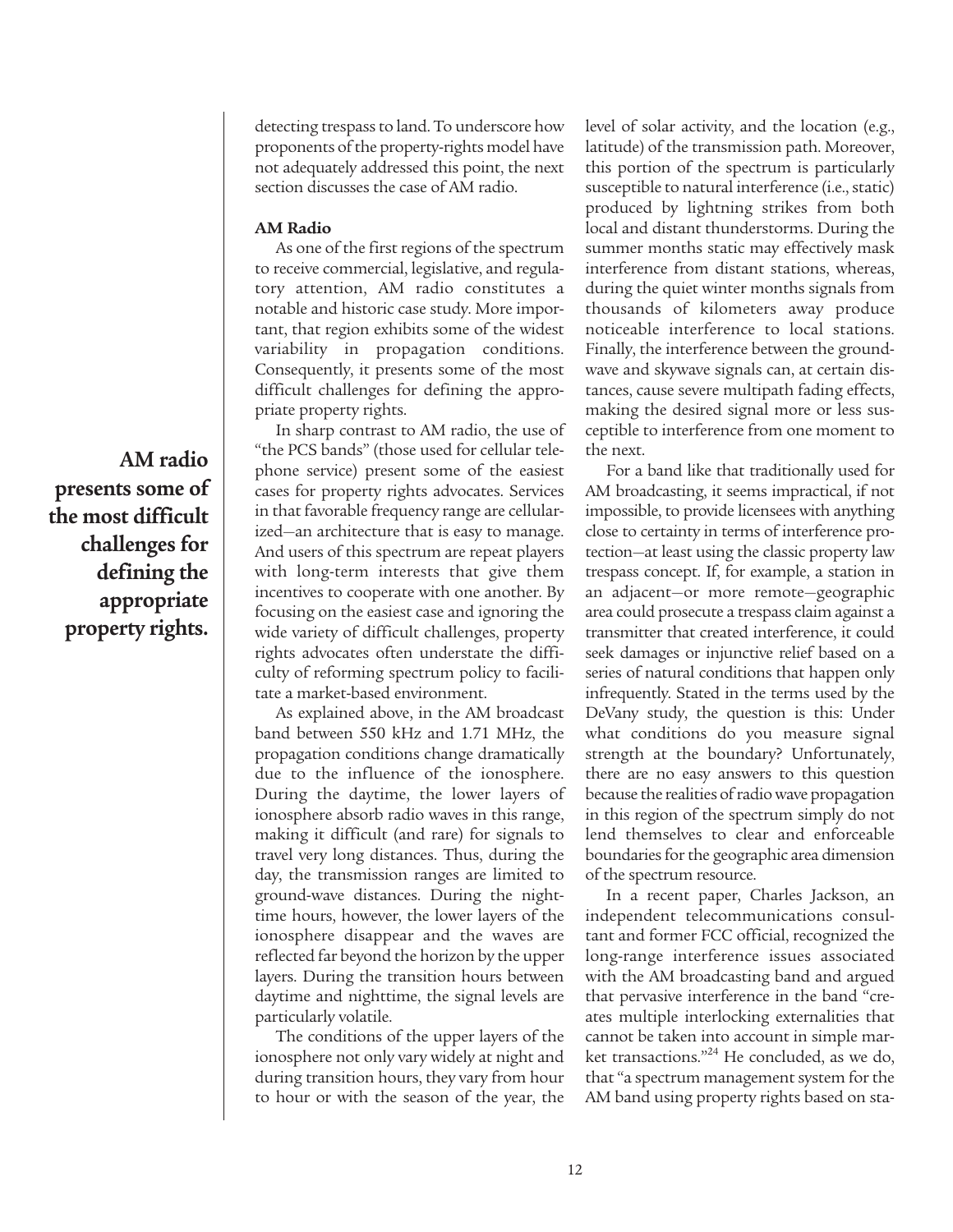tion licenses would face enormous difficulties."25 Jackson determined that the cellular and PCS bands are more amenable to a property rights regime because of "limited signal range, systems operating over large blocks of spectrum and over large geographic regions, and control over both transmitters and receivers by the system operator."<sup>26</sup>

Were licensees allowed property-like rights in spectrum along the lines available for landowners, there would be a risk that they would bring trespass claims as a means of extracting payments from unlucky transmitters. In particular, Firm A could acquire a license for an area reached, even very intermittently, from Firm B, who is already in operation and does not possess the right to transmit to that location at that signal strength. By bringing a trespass action to enjoin the transmission from Firm B to that location, Firm A would gain enormous leverage over Firm B, which would fear an injunction that would potentially shut down its service or, at a minimum, waste a substantial investment of its resources. To avoid such an outcome, Firm B might well agree to a costly and oppressive "licensing" or "easement" arrangement that provides great rewards to Firm A regardless of whether Firm A is using or intends to use its spectrum at all. In our view, this scenario would be far worse than the current system's reliance on "muddy entitlements"—that is, ill-defined rules that are enforced only to a limited degree (as in the case of AM radio).<sup>27</sup>

The above discussion of a property right being opportunistically acquired and enforced is hardly speculative. In fact, it parallels the intellectual property rights nightmare of the "patent troll." Patent trolls buy up patent rights—which provide a complete right to exclude others from the use of an invention knowing that other firms are using the invention unaware of the patent or believing it will not be enforced. Then, without ever producing a product, the patent troll invokes its patent rights. Because the patent user has made irreversible investments, the patent troll can use its leverage—i.e., the threat of an infringement lawsuit—to extract a significant licensing fee.

### **Using Performance Predictions in Establishing and Enforcing Property Rights**

As discussed above, property rights in spectrum cannot operate identically to their real property counterparts. Property rights in spectrum will also need to differ from the ideal vision set forth by the DeVany study and its successors. In particular, spectrum boundaries will often be measured statistically and enforcement will have to be tailored so as not to replicate the patent-troll problem. In this section, we begin to outline a model of property rights we view as realistic and appropriate.

In designing radio systems that utilize the 300 MHz to 3 GHz range of the spectrum, engineers make extensive use of mathematical models to estimate the performance of radio tranmissions. In basic terms, these models are used to compute what is known as "transmission loss," or the change in signal power from the transmitter to the receiver. By knowing the transmitter output power and the predicted transmission loss for a particular path, an engineer can estimate the strength of the signal that will be received. The same models predict the level of interference that will be received from other, distant transmitters on the same or adjacent channels. Calculating the level of the desired signal and the level of the undesired signal(s) (along with the assumed or measured characteristics of the receiver), the engineer can estimate the end-to-end performance of the radio link in terms of, say, availability and audio quality or bit error rate. The engineer can also conduct cost and performance tradeoffs, for example, among an increase in signal power at the transmitter, a more focused/directive antenna, or improved sensitivity of the receiver.

Any likely successor will need to rely on predictions of signal strength to a considerable degree, as does the existing regulatory regime of spectrum usage. Predictive models **Property rights in spectrum cannot operate identically to their real property counterparts.**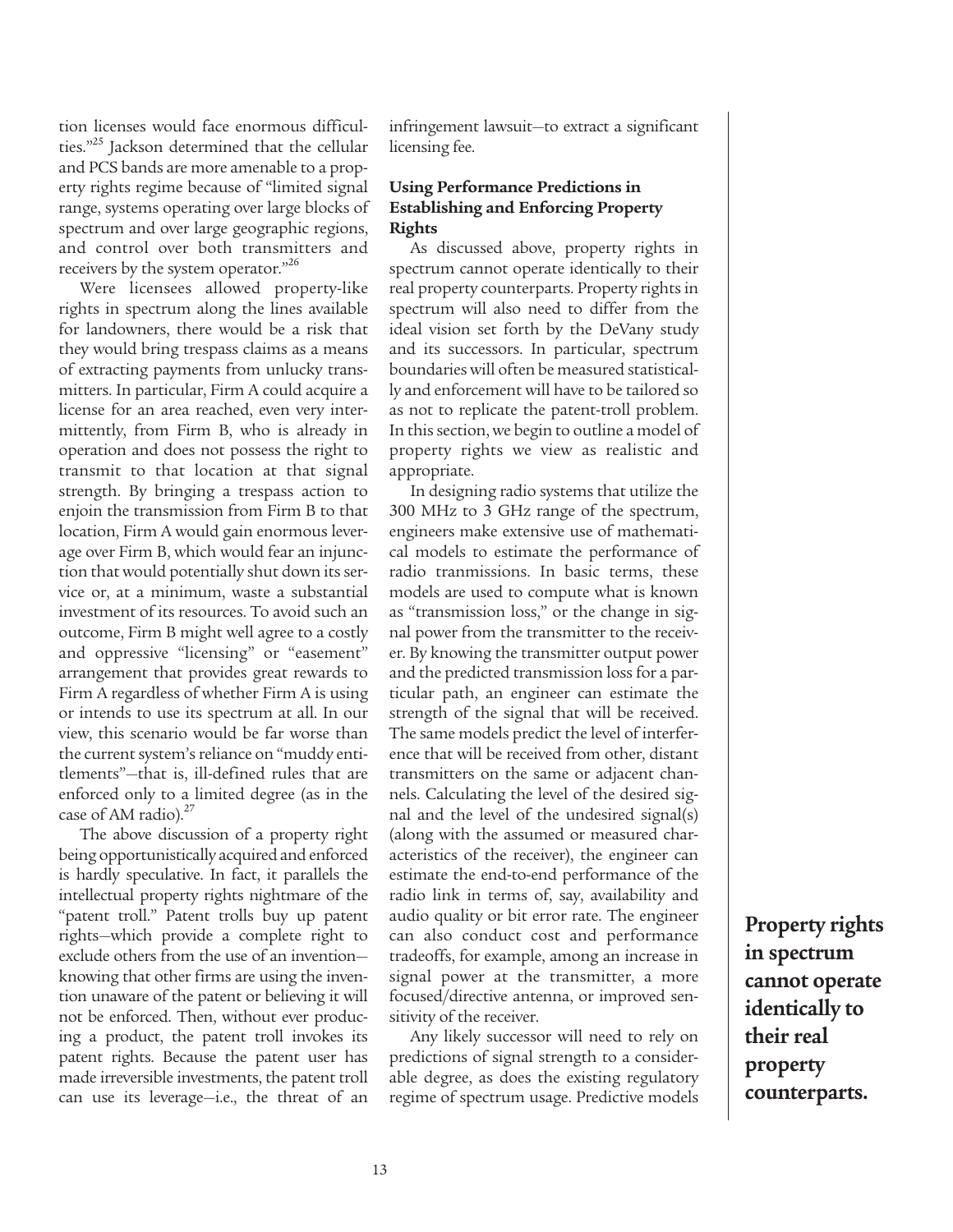**In some cases, a predicted model of signal coverage and its real-world counterpart will look nothing alike.** 

range from relatively simple ones ("back of the envelope calculations") to very complex software programs. More complex models are typically based on electromagnetic wave theory; empirical results based on extensive field measurements in different environments; or, often, a combination of the two.

In addition to their complexity, models also differ in how they deal with site-specific factors. In some cases, the relevant information (e.g., the locations of both terminals and the intervening terrain) will not be known in any detail, leading engineers to rely on "sitegeneral" models. A site-general model is likely to yield predictions of signal strength along a radial from the transmitter site that decreases monotonically with distance from the site. By adopting the simplifying assumption that signal strength drops off consistently with increased distance from the transmitter, site-general models produce coverage contours around the transmitter that are smooth neat maps of where a signal can be detected.

To some property rights commentators, a simple site-general model provides a picture of spectrum that is deceptively similar to real property. In reality, the actual terrain and the presence of buildings and other urban clutter is likely to affect signal strength, causing it to drop significantly in an area that is "shadowed" from the transmitter and then recover beyond. (For users of cellular telephones, this phenomenon is the explanation for some of the frustrating "holes" or gaps in coverage within a service area.) Similarly, beyond the contour of an otherwise neat coverage map, a signal may actually increase significantly—on a hilltop or other favorable location that permits a greater line-of-sight path to the transmitter site than a simple, general model might predict.

In some cases, a predicted model of signal coverage and its real-world counterpart will look nothing alike. In particular, there may be islands of coverage well beyond the predicted contour. There may be gaps and islands of coverage so numerous and complex in shape (on account of hilly or mountainous terrain or areas with tall buildings or other obstructions) as to render meaningless a predicted boundary. For television broadcasters, for example, the curves based on predicted signal strength (the so-called "Grade B contour") will often bear little resemblance to the actual broadcast area.

To make matters even more complicated, a statistical model does not produce a clear map of where signal strength will be detectable 100 percent of the time. Rather, it predicts that the signal in a given vicinity will exceed some power level *x* percent of the time and at *y* percent of the locations within that vicinity. Thus, for example, the Grade B coverage contour for a television broadcast station means that, at a point along the contour, the desired signal will be greater than the required value 50 percent of the time and at 50 percent of the locations in the vicinity of the point. The predicted strength of interfering signals at the point will have similar statistical characteristics. Stated simply, the contours of a coverage area are not sharply defined boundaries like those of real property.

There is more deviation between predicted models and reality, including assumptions and planning factors. Consider, for example, that in establishing allotments or assignments in television broadcasting, regulators make certain assumptions about the receiving antenna's height and directivity, the reduction in signal strength in the cable going from the receiving antenna to the receiver, and the required desired-to-undesired signal ratio for acceptable performance at the receiver input. If the systems do not actually conform to these assumptions, the possibility of interference becomes much more (or less) likely.

The margin for different outcomes based on planning factors is potentially a considerable wild card in any model. As noted above, a transmitter located at ground level (or, even worse, inside a building) is apt to produce a much weaker signal than one mounted on a rooftop above the surrounding obstructions. The antenna height problem is exacerbated when the corresponding transmitting/receiv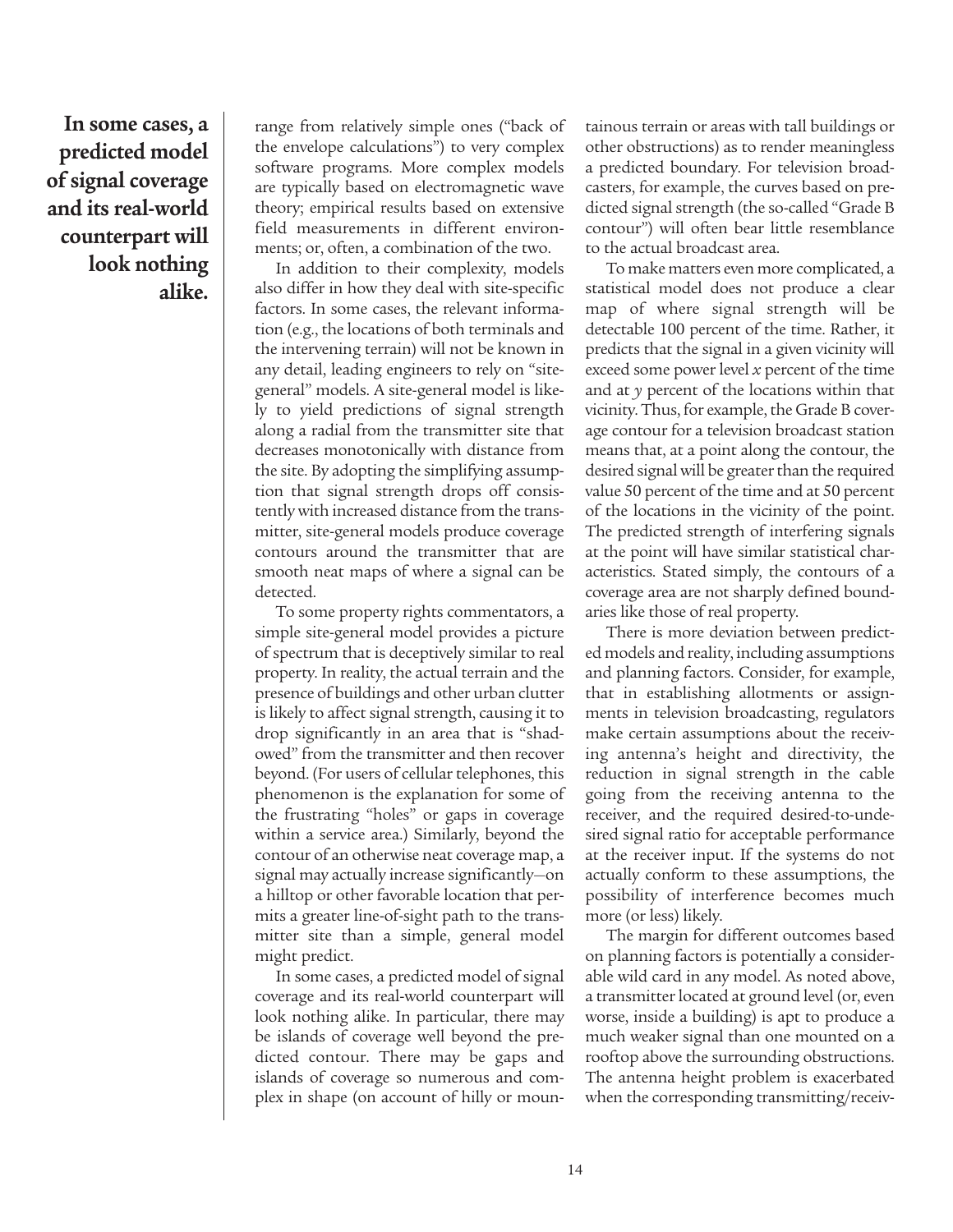ing unit is a handset that can be in the basement of a garage one minute and on the top floor of a building the next. The receiver itself might also vary from model to model or manufacturer to manufacturer. Part of what makes the receiver issue difficult to manage is that, in some services (like broadcasting and unlike cellular telephone service), the devices are not controlled by the licensee. The consumer is free to buy what may turn out to be equipment that either falls short of the capabilities assumed in the model or exceeds them, making the predictions of any model less likely to be accurate.

### **Implications for Establishing Propertylike Rights in the Spectrum Resource**

The historic use of propagation models to establish prescriptive service and technology rules to control interference reflected a fear that the possibility of interference would endanger the viability of valued services and thus should be avoided at all costs. This ex ante (before-the-fact) model often erred on the side of preventing entry where such entry created even the slightest possibility of creating additional interference. This model also played right into the weakness of the command-and-control model of spectrum management as it bolstered the rent-seeking claims of incumbents who viewed entry as a threat to their bottom line.

The old ex ante model also played to the New Deal sensibility that the FCC knew best about how spectrum could and should be used. Even on the most generous of assumptions, confidence in this approach was misguided. In particular, even if the planning factors (assumptions) were all correct (including the required desired-to-undesired signal ratios) and the models accurately predicted the contours and the strength of the interfering signals, a receiver could be at an "unlikely place and time" where the desired signal is weaker or the undesired signal is stronger due to normal variations in radio propagation conditions. Alternatively, even if the planning factors were all correct but the propagation model did not correctly predict the coverage

contour or the level of the undesired signal, a receiver could still be in an "unlucky place and time." Finally, it is possible that the planning factors themselves were inadequate or otherwise incomplete, resulting in unanticipated interference.

Because they constructed their model for spectrum management on the basis of property rights and the promise of Coasian bargaining, past commentators naturally moved to the property line, operating under the theory that actual spillover (spectrum "trespass") would form the basis for boundary disputes. Although this may be plausible in certain cases (such as PCS), we have shown that geographic boundaries are less predictable and controllable in the AM band and others with suboptimal propagation characteristics. The movement to property-like rights and ex post enforcement thus may flounder if based on addressing spillover effects alone.

### **Using Predictive Models in Ex Post Property Rights**

Building upon current practice in some services (e.g., television broadcasting), it is possible to develop a system of spectrum-use rights based on *predicted* signal strengths that could be enforced after the fact. Geographic boundaries could be established, and the owner of a block of spectrum in the frequency dimension would have the right to spill energy over into the adjacent geographic areas up to some maximum amount. Exceeding the maximum would violate the neighbor's property right. Rather than being measured at the boundary, however, the spillover amount or level could be computed using an established propagation model.

It is important to note that, as a threshold matter, this system would suffer all of the challenges described above in terms of establishing the initial maximum levels and establishing the receiver antenna height for predicting the actual level that would be present from the transmitters. Nonetheless, in designing a legal regime for spectrum rights, it may well be necessary to incorporate a predictive model into the definition of the rele-

**The movement to property-like rights and ex post enforcement may flounder if based on addressing spillover effects alone.**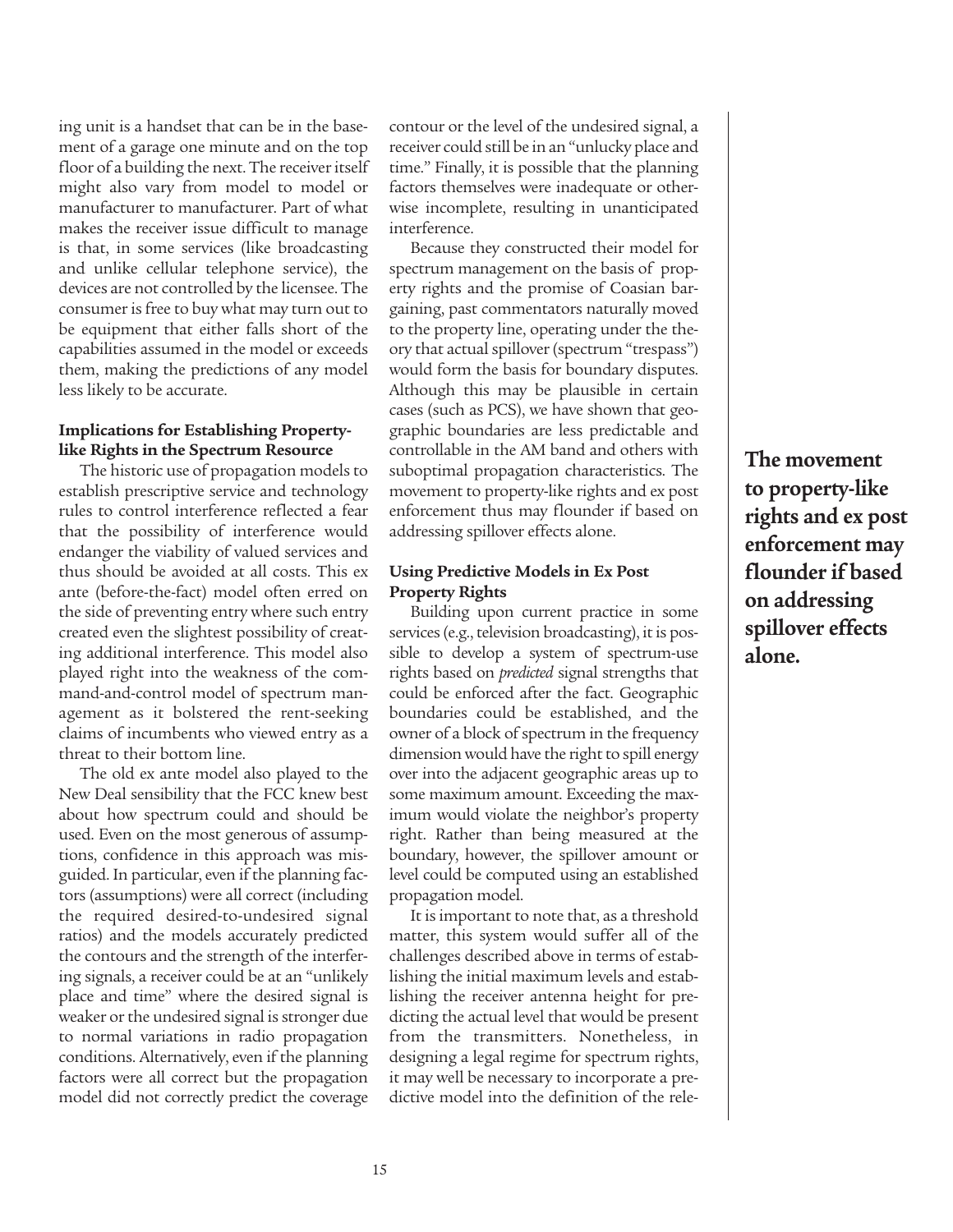vant right—a challenge, to be sure, not confronted by real property rights. Moreover, there is still the question of whether bargaining over predictive models would raise transaction costs beyond acceptable limits and be legally administrable.

Despite its associated challenges, using a predicted rather than a measured level at the geographic boundary has two major advantages. First, it is a relatively simple approach, although regulators may well opt for some degree of complexity to provide adjacent parcel owners greater initial assurance against actual interference. Second, this approach has the advantage of potentially lower enforcement costs since it uses computer modeling rather than expensive field measurements. In the case of television broadcasting and, to a certain extent, commercial mobile radio services, such models are already in use and are working reasonably well.

A property rights system that relies heavily on ex ante predictions rather than ex post findings of actual interference would, however, involve several sacrifices. First, any system that provides discretion for the FCC to determine the specifics of a predictive model risks inviting rent-seeking behavior by incumbents. Second, licensees may not get the certainty they require from a predictive model, requiring them to adopt additional measures (be they cooperative arrangements or technical contingency plans). Finally, a system based on predictions leaves open the question of how to enforce property rights when there is a major discrepancy between predicted and measured levels at the boundary. To be sure, allowing some measure of a safe harbor is advisable, but unless the predicted contours are reasonably close to reality (and checked to some degree against reality), spectrum licensees may well resist making investments in equipment that will be ineffective in delivering a promised service.

Up to this point, we have addressed two broad categories of interference problems associated with establishing property-like rights in spectrum. The first is geographic spillover between neighbors operating in the same frequency and the second is adjacent channel interference—spillover in the frequency dimension between systems that are in the same geographic area. There are other interference mechanisms that we have not addressed in this paper. These include spurious emissions from transmitters (as opposed to adjacent channel spillover in the frequency dimension), transmitter and receiver intermodulation, and receiver desensitization due to strong out-of-band signals. These can be important in certain situations and ultimately will need to be accounted for and addressed in any property-rights regime.

In the case of adjacent channel interference and geographic spillover, we have described the difficulties associated with choosing the initial limit on signal strength at the transmitter and at the geographic boundary. On one hand, setting a limit that is too stringent risks forcing the rights holder to reduce power to the point of creating coverage holes, forcing it to adopt a cellular architecture that may not be optimal for a particular service, or forcing it to deploy additional cell sites to provide adequate coverage while staying under the spillover limit. On the other hand, setting limits that are too lenient may impose excessive mitigation costs on the rights holder across the geographic or frequency boundary, including costs associated with increasing transmitter power to overcome the interference or abandoning service in areas where the interference is excessive.

Compounding the issues related to limits on signal strength, we also underscored that the actual signal strength at the geographic boundary can vary significantly. In particular, depending on the height of the receiving antenna as well as the time and location in the immediate area of the receiver (vis-à-vis their effects on radio propagation), results can vary widely. To emphasize this point, we analyzed the extreme but historically important case of AM radio. In so doing, we described the wide changes in signal strength due to diurnal, seasonal, solar cycle, and path location variations, concurring with Jackson's conclusion that

**A property rights system that relies heavily on ex ante predictions rather than ex post findings of actual interference would, involve several sacrifices.**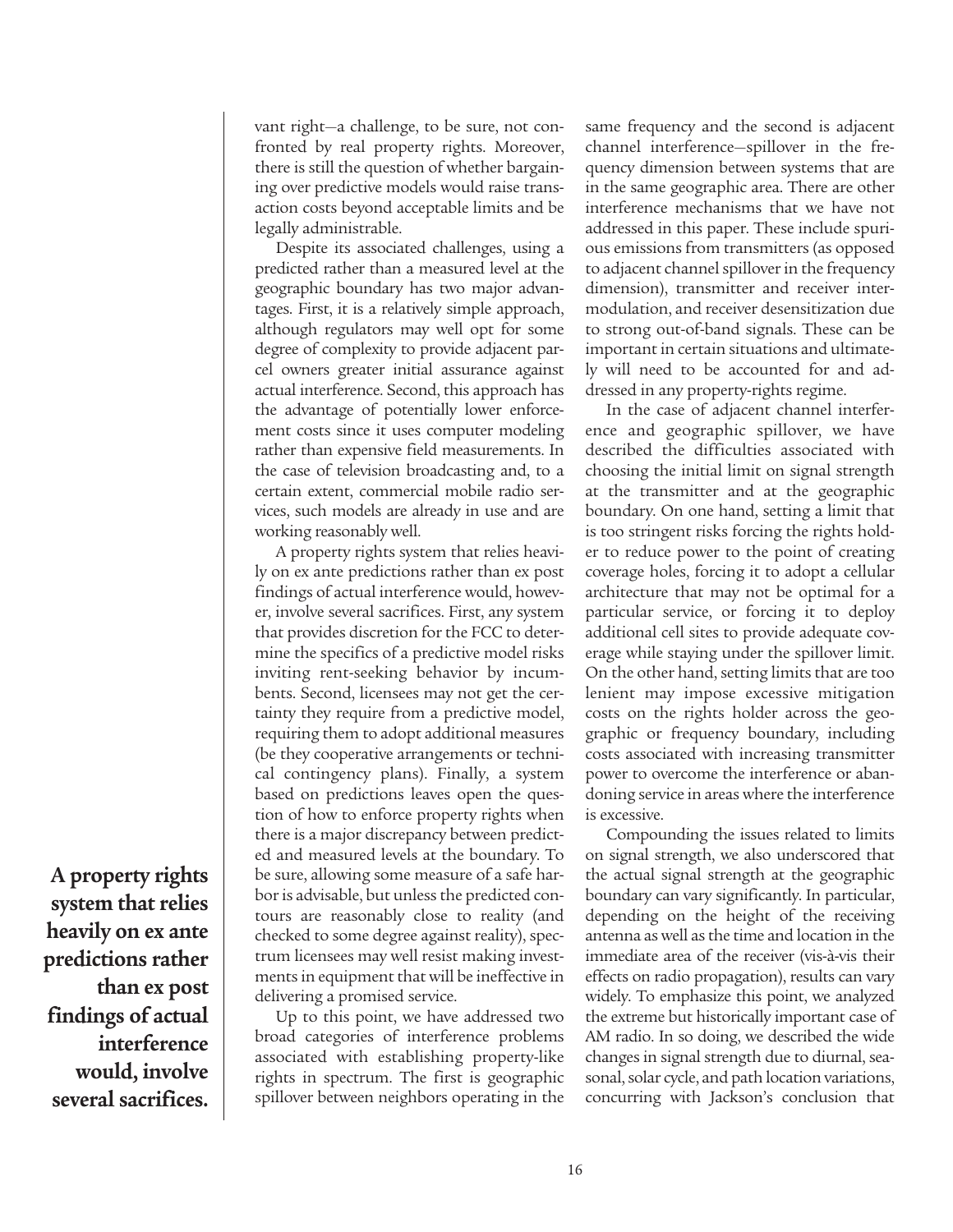introducing a property-rights regime in the AM radio band along the lines used for real property would face enormous—and likely insurmountable—difficulties.

#### **The PCS Story: Precursor or Anomaly?**

Despite the difficulties associated with establishing property rights in space and frequency dimensions, we cannot ignore the fact that the FCC has established similar rights in certain services, namely television broadcasting and the commercial mobile radio service, and that interference issues at the associated boundaries have been successfully resolved. Notably, valuable transactions involving the transfer of those rights take place on a routine basis. For example, in cellular and PCS, the geographic spillover limit is expressed in terms of the maximum signal strength permitted at the boundary, and, apparently, disputes over interference at the boundary are routinely and successfully resolved without the involvement of the FCC.

The success in cellular and PCS is usually attributed to two principal sets of reasons. First, the technical characteristics of PCS services make them less prone to interference. Not only do the large geographic areas associated with cellular and PCS bands make geographic spillover a concern in a relatively small percentage of the total area, but the fact that such systems are "cellularized" creates a greater opportunity to limit interference. Second, because providers of cellular and PCS services are stable "repeat players," there are considerable incentives for cooperative behavior and strong reasons not to engage in strategic behavior along the lines of patent trolls.

In short, like other environments where industry norms are effective regulators, the commonality of interest among cellular and PCS providers reflects a shared understanding that there is a mutual threat of interference and a mutual benefit to cooperation. Moreover, because such negotiations continue over time and often involve engineers who may adhere to a professional ethic to act in good faith (i.e., honestly report technical capabilities and limits), this environment is uniquely suited to cooperative behavior even if the entitlements themselves are not clearly defined or enforced by the FCC. Consequently, even though the reality of the spectrum property right is "muddy," the affected parties are still able to agree on mutually beneficial accommodations.

The optimism that Kwerel and Williams take from the PCS model is potentially misplaced. To be sure, it is theoretically possible that transaction costs between identifiable neighboring users of spectrum will be low and that mutually beneficial arrangements (like that in the PCS context) will be the rule. We are skeptical that this confidence will be borne out and think it likely that the uncertainties or muddiness of geographic boundary rights caused by signal strength variations due to propagation effects will make it difficult for many parties to agree on reasonable arrangements to avoid interference. Instead, it is quite possible that regular or occasional islands of high signal levels, interference, or both across geographic boundaries that are tolerated today will become the subject of litigation with more clearly defined spectrum rights. In the worst possible case, such litigation will be strategic and brought by the spectrum equivalents of patent trolls.

### **Conclusion**

Coase's vision of promoting a market for licenses to use the radio spectrum remains the guiding light for spectrum reform efforts. Building on that wisdom, numerous commentators have charted paths to facilitate markets for spectrum licenses and a legal regime to enforce property-like rights. Such paths, however, may fail to achieve their goals because defining rights to use spectrum is far more difficult than ordinarily suggested. The case study of PCS services is, for a number of reasons, potentially misleading about the broader possible success of spectrum property

**The FCC has established similar rights in certain services, and interference issues at the associated boundaries have been successfully resolved.**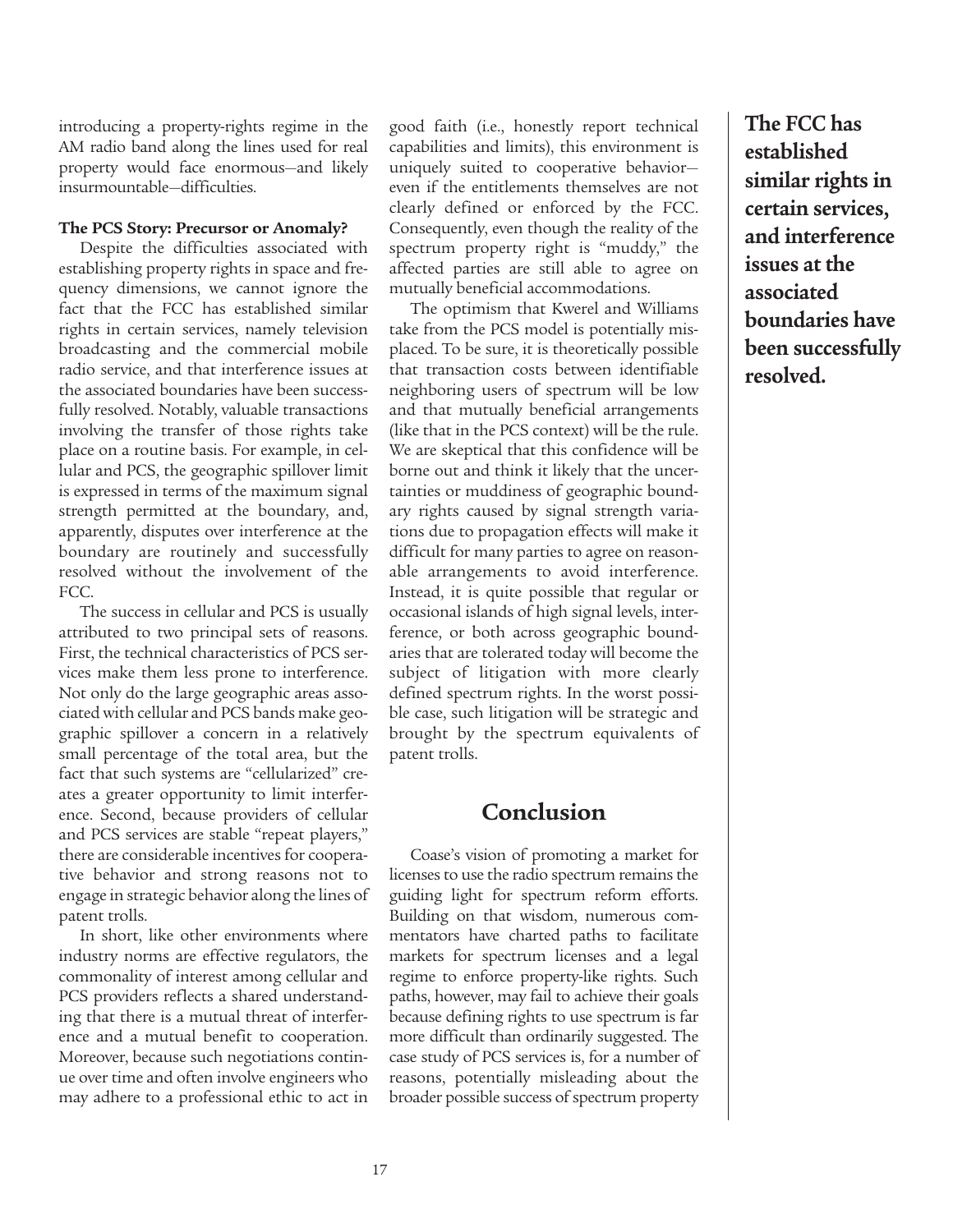rights for bands lacking some of the unique characteristics of that band and the providers offering PCS services. Consequently, there is a need for more careful analysis about what type of property regime will operate effectively to govern rights in spectrum. We concede that we have not solved all (or even most) of the numerous issues related to defining spectrum rights, but we believe that we have identified a number of questions that must be answered for the move to a property rights regime to be successful.

### **Notes**

The authors received support from National Science Foundation grant CNS 0428887 in preparing this document. They acknowledge the research assistance of Todd Spanier, library assistance from Jane Thompson, and a series of helpful discussions with Ellen Goodman, Robert Matheson, John Murray, and other participants in the Silicon Flatirons Summer Spectrum Series.

1. For a discussion of the digital transition and the challenges of freeing up more spectrum, see Drew Clark, "Spectrum Wars," *National Journal*, February 18, 2005, http://nationaljournal.com/ about/njweekly/stories/2005/0218njsp.htm.

2. Technically, the Communications Act does not allow any individual or firm to possess a property right in radio spectrum. See 47 U.S.C. § 301; see also Note, "Federal Control of Radio Broadcasting," *Yale Law Journal* 38 (1929): 250 (the premise that "'the government owns the ether' was an idée fixe in the debates of Congress" over the Radio Act of 1927). Nonetheless, the FCC, with the support of Congress, has moved toward a "property rights-like" treatment of spectrum licensees. Consequently, we will often use the phrase "property-like" rights, but we will also use the less precise (and often used) terms of "property rights," "property rights" advocates, or "property rights" model.

3. One kHz is one thousand Hz, one MHz is one million Hz, and one GHz is one billion Hz.

4. For an in-depth discussion of these functions, see Jonathan E. Nuechterlein and Philip J. Weiser, *Digital Crossroads: American Telecommunications Policy in the Internet Age* (Cumberland, RI: MIT Press, 2005) pp. 231–39.

5. See R. H. Coase, "The Federal Communications Commission," *Journal of Law and Economics* 2 (1959): 17–40.

6. For a listing of some of the leading scholarship in the wake of Coase's critique, see Ellen P. Goodman, "Spectrum Rights in the Telecosm to Come," *San Diego Law Review* 41 (2004): 271, n.3.

7. See Federal Communications Commission, "Spectrum Policy Task Force Report," November 2002, http://hraunfoss.fcc.gov/edocs\_public/att achmatch/DOC-228542A1.pdf.

8. Ibid., pp. 14–15.

9. Glen O. Robinson, "Spectrum Property Law 101," *Journal of Law and Economics* 41 (1998): 609.

10. William L. Fishman, "Property Rights, Reliance, and Retroactivity under the Communications Act of 1934," *Federal Communications Law Journal* 50 (1997): 2.

11. Arthur S. DeVany et al., "A Property System for Market Allocation of the Electromagnetic Spectrum: A Legal-Economic-Engineering Study," *Stanford Law Review* 21 (1969): 1499.

12. "Implementation of Sections 309(j) and 337 of the Communications Act of 1934 as Amended," *FCC Record* 15 (2000): 709.

13. *FCC v. NextWave*, 537 U.S. 293 (2003).

14. See "Promoting Efficient Use of Spectrum through Elimination of Barriers to the Development of Secondary Markets," *FCC Record* 18 (2003): 604; see also FCC Secondary Markets Initiative Web page, http://wireless.fcc.gov/licensing/secondary markets/.

15. The terms frequency and spectrum are sometimes used interchangeably. Here "S" refers to the frequency dimension of the spectrum resource, not the resource more generally.

16. Lawrence J. White, "'Propertyzing' the Electromagnetic Spectrum: Why It's Important, and How to Begin," *Media Law and Policy* 9 (2000): 29–30. Notably, White embraced the phrase "propertyzed" as opposed to "privatized" because, as he explains, the government may still own substantial amounts of spectrum for its own internal uses (e.g., national defense and homeland security) under a property rights regime.

17. Evan Kwerel and John Williams, "A Proposal for a Rapid Transition to Market Allocation of Spectrum," Federal Communications Commission, OSP Working Paper Series no. 38, November 2002, pp. iv–v, http://hraunfoss.fcc.gov/edocs\_public/ attachmatch/DOC-228552A1.pdf.

18. We say "typical" because there are exceptions where the law withholds protection from property owners under certain conditions, in effect requir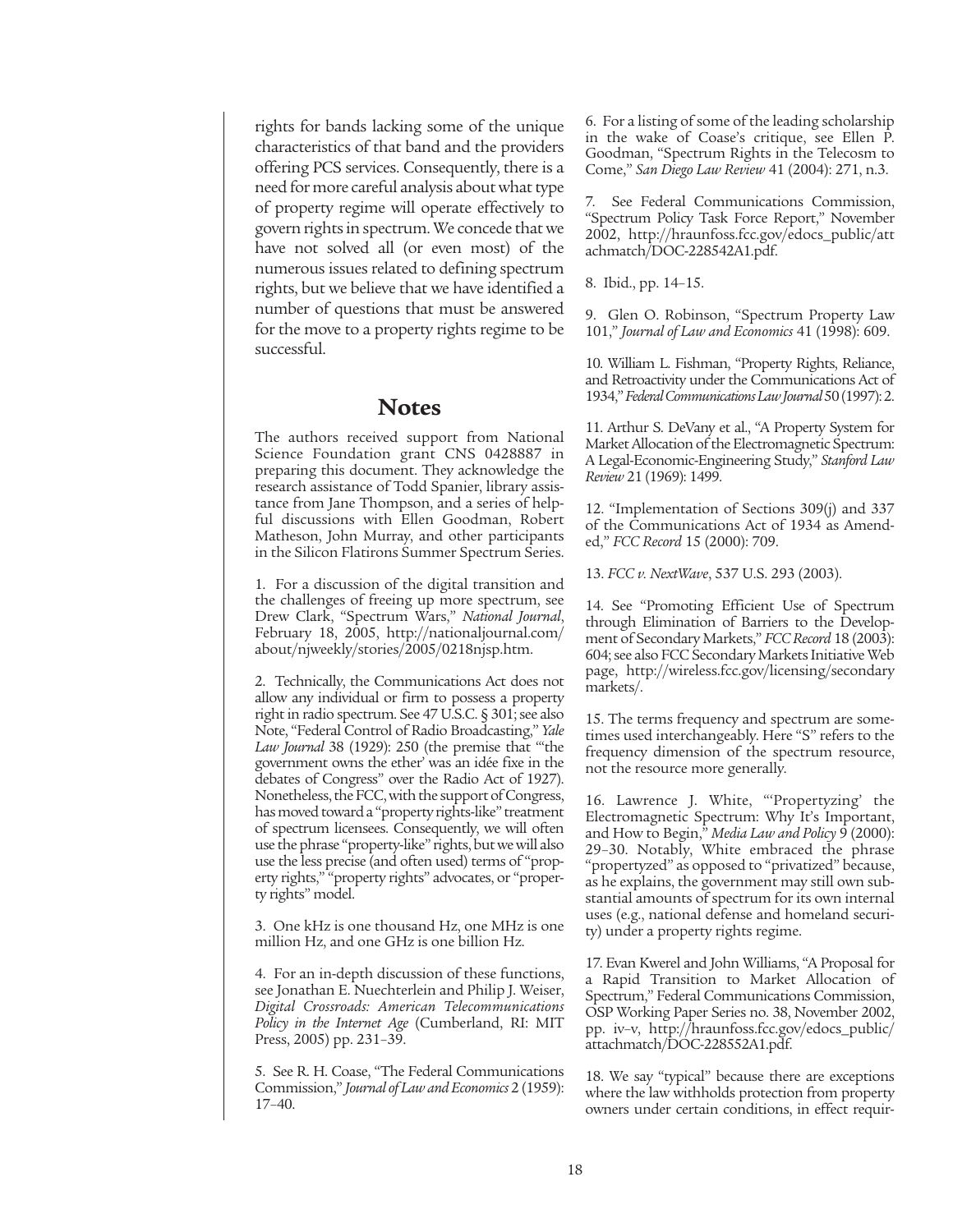ing them to protect themselves. See, e.g., *LeRoy Fibre Co. v. Chicago, Milwaukee & St. Paul Railway Company*, 232 U.S. 340 (1914) (announcing a rule that protects farm owner from harm caused by sparks emitted by passing trains).

19. Kwerel and Williams, p. 46. By "strategic behavior," the authors are referring to actions designed to optimize results favorable to a particular party even if those actions risk hurting others and may well undermine overall social welfare.

20. Robert J. Matheson, "Flexible Spectrum Use Rights Tutorial," International Symposium of Advanced Radio Technology, 2005, http://www. its.bldrdoc.gov/pub/ntia-rpt/05-418/05-418\_ matheson.pdf.

21. Free space is a theoretical concept of unlimited space devoid of all matter. Here the term implies remoteness from material objects that could influence the propagation of electromagnetic waves. See the definition of free space in Federal Standard 1037C, *Glossary of Telecommunications Terms*, http:// www.its.bldrdoc.gov/fs-1037/.

22. The ionosphere is part of the earth's atmos-

phere that extends from about 70 to 500 kilometers above the earth. In that region, ions and free electrons exist in sufficient quantities to reflect and/or refract electromagnetic waves. The ionization is produced by radiation from the sun and hence varies with the position of the sun and with solar activity.

23. In over-the-air television, multipath is what sometimes produces a "ghost" image on a television screen.

24. Charles Jackson, "Limits to Decentralization: The Example of AM Radio Broadcasting or Was a Common Law Solution to Chaos in the Radio Waves Reasonable in 1927?" Telecommunications Policy Research Conference, 2005, p. 1, http:// web.si.umich.edu/tprc/papers/2005/454/Limits% 20to%20Distributed%20Decisionmaking%20TPR C%202005.pdf.

25. Ibid., p. 1.

26. Ibid., p. 34.

27. See Carol M. Rose, "Crystals and Mud in Property Law," *Stanford Law Review* 40 (1986): 592.